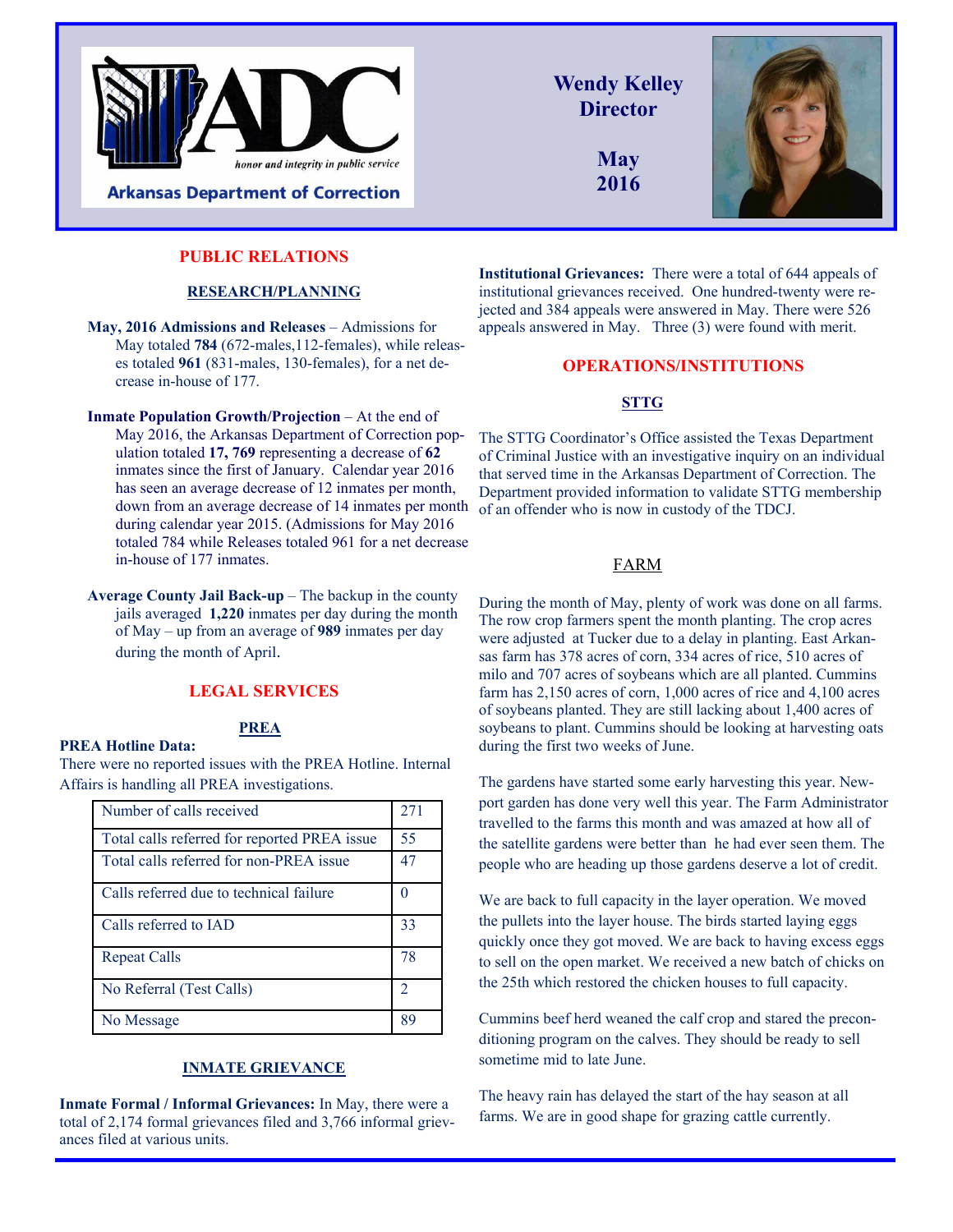#### **Board Report, May 2016 2**

Milk production is steady going into the summer months. The dairy manager has it scheduled for enough cows to calf in that even with less production per cow during the heat we will still meet the needs of the kitchens.

#### **REGIONAL MAINTENANCE HOURS**

| <b>Regional Maintenance Hours 2016</b> | <b>May 2016</b> |
|----------------------------------------|-----------------|
| <b>UNIT</b>                            |                 |
| <b>BENTON UNIT</b>                     | 7,485           |
| DELTA REGIONAL UNIT                    | 5,812           |
| <b>EAST ARKANSAS REGIONAL</b>          |                 |
| <b>UNIT</b>                            | 5,616           |
| <b>GRIMES UNIT</b>                     | 3,592           |
| <b>MCPHERSON UNIT</b>                  | 2,408           |
| <b>MAX BOOT CAMP</b>                   | 3,024           |
| <b>MCWRC</b>                           | 1,821           |
| NORTH CENTRAL UNIT                     | 10,553          |
| <b>OUACHITA RIVER UNIT</b>             | 5,472           |
| RANDALL L WILLIAMS UNIT                | 4,984           |
| <b>TRCC</b>                            | 3,175           |
| <b>VARNER UNIT</b>                     | 4.386           |
| <b>WRIGHTSVILLE UNIT</b>               | 2,912           |
| <b>WRIGHTSVILLE SATELLITE</b>          |                 |
| <b>UNIT</b>                            | 3,352           |
| TOTAL                                  | 64,599          |

#### **Work Release Rent Report**

| <b>Rent Report, 2016</b> | May 2016     |
|--------------------------|--------------|
| <b>UNIT</b>              |              |
| <b>BENTON</b>            | \$90,576.00  |
| PINE BLUFF REENTRY WORK  |              |
| REL.                     | \$27,999.00  |
| <b>NWARWRC</b>           | \$39,253.00  |
| <b>MSCOWRC</b>           | \$55,573.00  |
| PINE BLUFF UNIT          | \$42,840.00  |
| <b>TRCC</b>              | \$31,872.00  |
| <b>TOTAL</b>             | \$288,113.00 |

#### **Preparing for Success: May 2016**

|             |              |                  |                   | End   |
|-------------|--------------|------------------|-------------------|-------|
|             | <b>Slots</b> | <b>Completed</b> | <b>Discharged</b> | Count |
| McPherson   | 15           |                  |                   | 10    |
| Ester-4 BKS | 50           | 16               |                   | 52    |
| Ester-5 BKS | 50           |                  |                   | 52    |
| Total       | 115          | 29               |                   | 114   |

There are 664 males and 64 females on the waiting list within 42

months of their release date and of those, three males and zero female are mandated by the Parole Board. The average time on the waiting list is about three months. The total on the waiting list, including those not currently within the identified time frame, is 730 males and 93 females.

#### **ADMINISTRATIVE SERVICES**

#### **BUDGET SECTION UPDATE**

**Procurement Section Update**:

 **Contract Renewals**  Thermals  **Current Bids (OSP) Ester Unit Phase III**  Ceiling Material Plumbing Components Flour  **Metal Building (ORCU Chapel) Awarded Contracts**  Ester Unit-Metal Classroom Building Ester Unit-HVAC Watermelons  **Minority Spending 3rd Quarter FY16**  Jan. – Mar. \$213,668.58 (1.58%) Total to Date FY16 - \$558,177.65 (4.09%)  **Procurement/Contracts Report (required by policy) –**  For May purchase orders and contracts in excess of \$10,000 amounted to \$4,661,098.52. Of this amount, \$1,058,862.01 was for inmate care and custody related items (food, shoes, clothing, etc.). Bulk fuel costs for the month of May were \$49,426.68 – average cost of E-10 was \$1.78/gallon for the month of May.  **HUMAN RESOURCES UPDATE:**

- **Workplace Safety** In May, the modified version of the Health and Safety Plan was presented to two Basic Training classes with a total of 114 cadets in attendance. The safety topic, Office Ergonomics, was presented to 68 employees located at the Administration Annex East Facility. Sixty-nine incidents were reported to the company nurse in May, which brings our total to 324 incidents in 2016.
- **Benefits** Forty-five MIPS promotions and 162 MIPS payments were made. Eighty-three FMLA requests were processed with 82 approved and 1 denied. A total of 8 CAT leave requests were processed with 6 approved and 2 denied. Three applications were received for shared leave; one was approved, totaling 56 hours of donated time, and two were denied.
- **Physical Assessments** A total of 197 applicants and incumbent personnel were assessed in the month of May. Eightysix incumbent personnel successfully passed their physical assessments. One hundred six applicants passed their physical assessments; five did not and one is pending a physician's release. Two applicants have not rescheduled.

**Employment** – Facebook results for the month showed a total of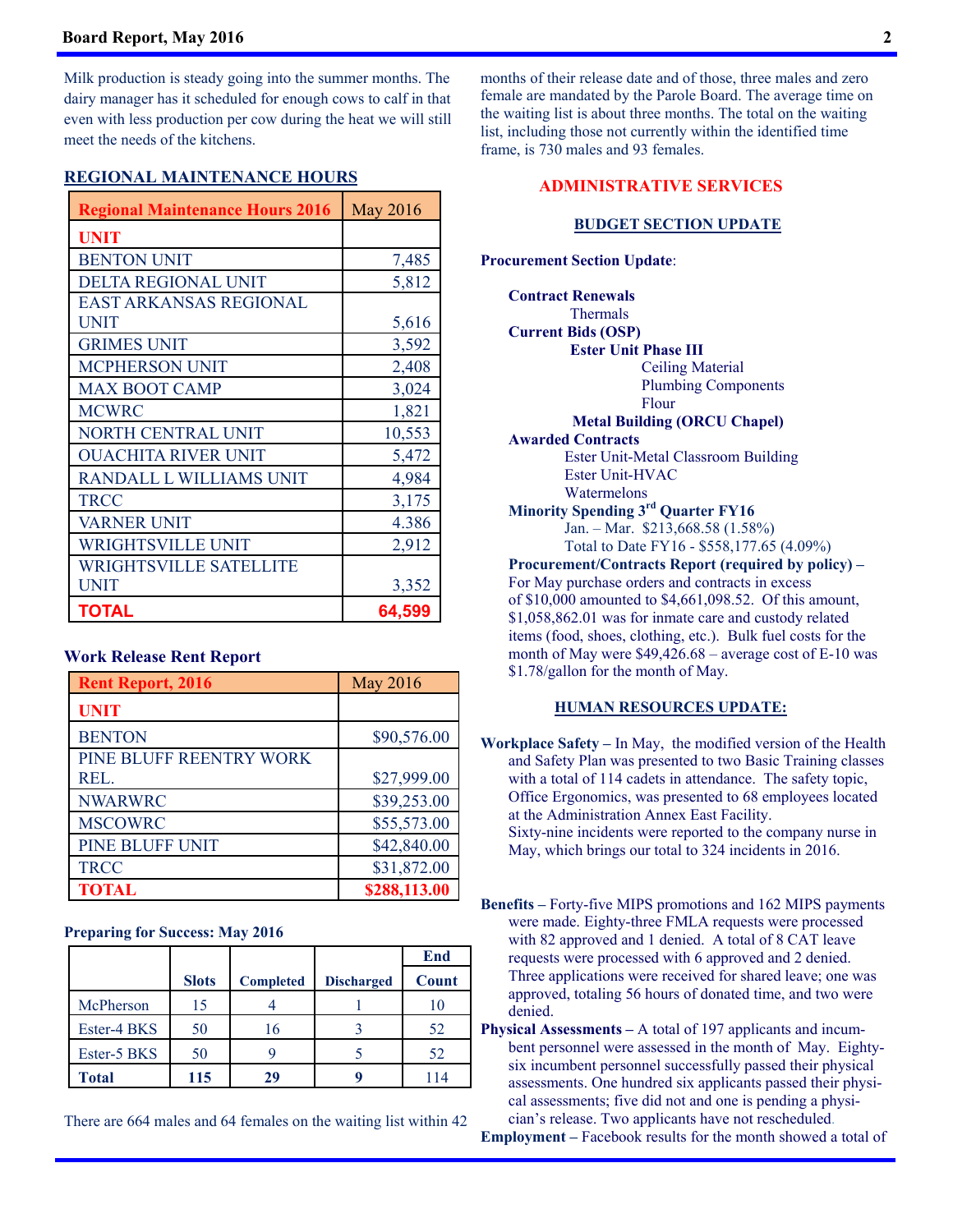3,139 "likes" of our page. Through Discover Corrections, there were 4,498 people from across the U.S. who viewed ADC's page. This site does not allow one to review comments made unless the viewer applies for a position through their site and is hired. During the month of May, no applications were submitted for ADC through the Discover Corrections website. There were no job fairs for the month of May.

The report through AR State Jobs provides the following:

- A. Advertised positions
- B. Positions hired
- C. Applications received
- D. How many met minimum qualifications
- E. How many did not meet qualifications and a reason why- (experience; 2-licences or certifications; 3-other)
- F. How many need further review
- G. How many were not processed
- H. Gender
- I. Race
- J. Veteran status

A total of 2,013 applications were received during May. Fifty non-correctional applications and eighty-two CO I applications were processed. Ninety-two Correctional Officers were hired, and 17 Correctional Officers were rehired.

**Vacancies, Hires, and Terminations** - In May 2016, a total of 518 vacancies, 111 new hires, and 66 terminations were at the various ADC locations.

#### **Administrative Services Division Monthly Reports (attached) include**:

 **Gifts, Grants, and Donations/Inmate Welfare Fund Balance (required by policy) –** During the month of May, 2016 are reported as follows:

**Gifts, Grants and Donations:**

Three-hundred and twenty dollars was donated in the month of May.

**Inmate Welfare Fund** balance on May 31, 2016 was \$4,855,464.95.

**PAWS in Prison Fund** balances total on May 31, 2016 were \$70,042.92 in ADC. Account (7004822/ Donations) \$19,159.05 and ADC account (NDC0500/Recycling) \$50,845.87. This does not include the Foundation account managed by PIP Foundation Board.

#### **INFORMATION TECHNOLOGY**

#### **In May, the IT department:**

- Placed an order (3 month pilot project) for 80 Edovo tablets for inmate use in re-entry at EARU. The tablets will be used in MAX 1 and Re-Entry in Barracks 20. The tablets have GED, ESL, Employment, Personal Finance, College Courses, Health and Wellness and a variety of other courses for educational benefits.
- Is installing 10 computer-KIOSKs at the Ester facility for inmate access to the Good Grid Re-Entry website. Construction is building a large workstation for the equipment.

We have four computers currently at the Wrightsville Satellite facility that we are also configuring for the Good Grid website.

- Worked with DIS to setup additional Polycom accounts for Real Presence Video Hearings.
- Visited Cummins to assist in preparation for Video Court hearings.
- Is working to complete the FY 18-19 IT plan.

#### **The network team is working on or has completed the following projects:**

- Fiber connectivity from AT&T to the East Arkansas Regional Facility is expected to be completed by June 10th. Once completed, the facility will be equipped with a 20 Meg circuit.
- Fiber connectivity from Centurylink to the North Central Facility is expected to be completed by mid-June. The facility has been struggling with two wireless routers for full unit connectivity due to failed vendor infrastructure and no vendor cabling available to upgrade.
- Securus Technologies is completing infrastructure requirements for SVV Kiosk at the Cummins facility. Expected "Go Live" for SVV at Cummins is July 6th. Pine Bluff Re-Entry unit has one SVV Kiosk installed and will be turned on the same date as Cummins.
- Installed new Kronos time clocks in Admin East, Central Office, Pine Bluff, and the Maximum Security Unit.
- Migration from Public o Private internet protocol (IP) addresses has been completed at Admin East, North West Arkansas , Cummins, Varner, Maximum Security, and Ouachita River units. Central Office is next in the series of migration.

#### **Eomis staff completed the following during the month:**

- Attended a conference call with Marquis and ACC staff to discuss modifications for re-entry codes to track and document offenders released to ACC for re-entry program.
- Visited Ester, Cummins, and Delta Regional Units to assist records departments with onsite training on the ID/DL processing and to make recommendations on placement of the equipment in order to obtain good quality photos. The remaining facilities will be visited in succession.
- Joy Taylor attended 2016 Corrections Technology Summit at Scottsdale, Arizona representing ADC. Joy is a member of the CTA board, filling the role of secretary.
- A new MOU between the ADC, ACC, and APB was completed to define the partnership between the participating agencies for EOMIS development and support. The MOU identifies the hosting support per agency and is necessary for legislative audit. The DIS Service Request for EOMIS hosting services was also updated for the same purpose.

#### **TRAINING ACADEMY**

**Basic Training Division -** Capt. Latisha Davis' BCOT Class 2016-E graduated on May 6, 2016 with 53 cadets. The Wil-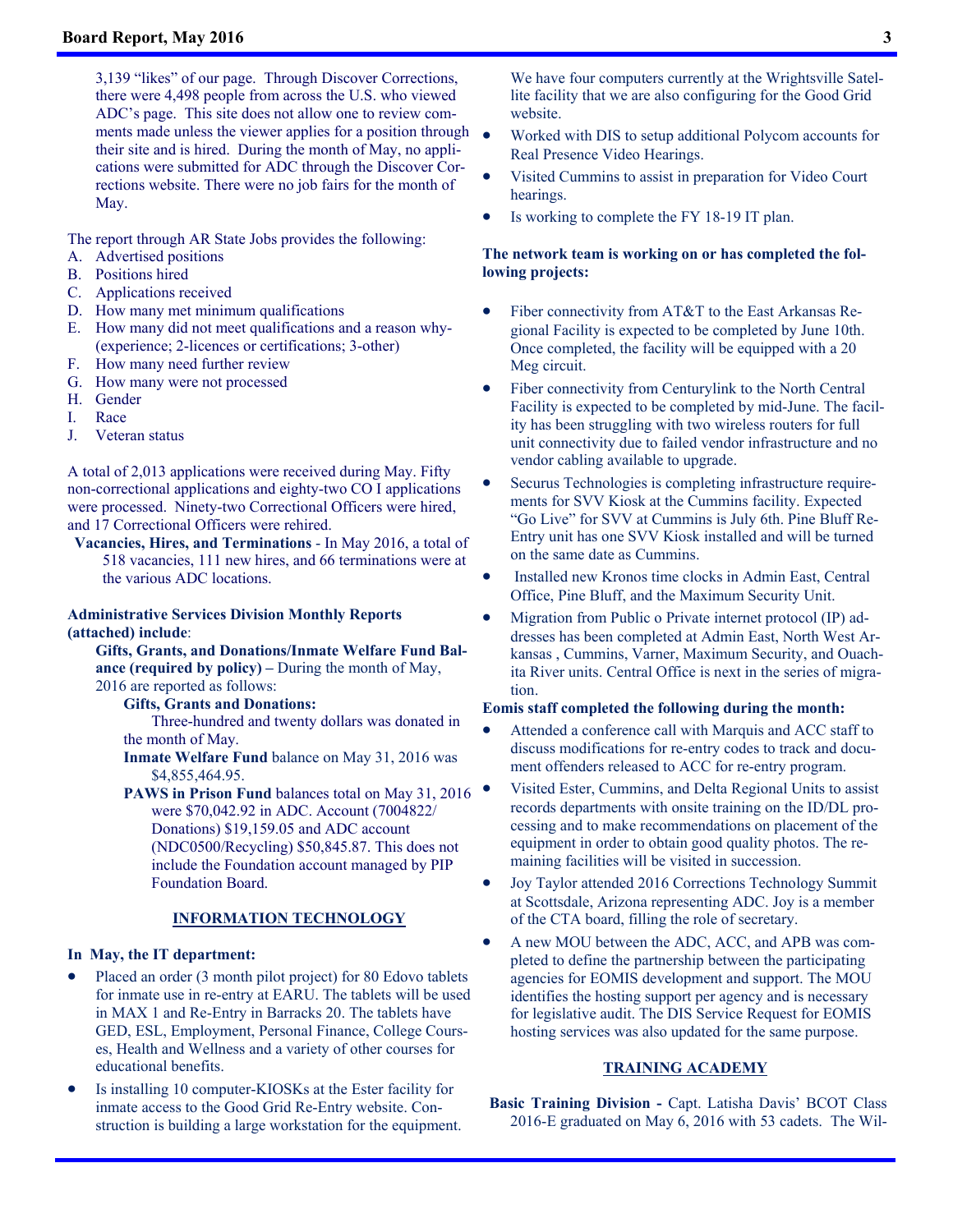lis H. Sargent Award winner was Edward Young from the **McPherson Unit**  Ouachita River Unit. Major Randy Shores, Emergency Preparedness Coordinator, served as the special speaker.

Class 2016-F, Capt. Lance Hall's class, graduated on May 27, 2016 with 59 cadets. ADC Weapons Manager, Robert Hutcheson, served as the special speaker. Linda Sue Souther from the Max unit received the Willis H. Sargent Award.

**In-Service Division -** May kicked off with the 40 hour Firearms Instructor Certification course. This course brings students in and gives them skills to teach others how to shoot. Students learn presentation skills on teaching and coaching and eventually have hands on training running a firing range. Once certified, they will become Range Masters at their units and qualify cadets and incumbent staff with the weapons they will use at their unit.

On May  $25<sup>th</sup>$ , the Managing a Multi-generational Workforce class, taught by Linda Hill, was a highlight for the month. Anyone who manages or supervises employees needs to take this training session. The Arkansas Department of Correction currently has four distinct age groups among our employees. With differing backgrounds, life experiences, goals and values, it is a challenge to fuse successfully these groups into a unified workforce. This training session points out the strengths and weaknesses of each group and how to supervise them all. It will be offered again soon.

#### **eCADEMY**

During the month of May, a total of 525 ADC employees completed a total of 7,059 hours of eCADEMY training.

Approximately 11% of ADC employees completed at least one course during that time frame, averaging 1.51% hours per staff member.

#### **HEALTH/CORRECTIONAL PROGRAMS**

#### **CHAPLAINCY SERVICES**

#### **Benton Work Release**

Stepping Up classes were held on May 5th & 21th and twentyseven inmates attended each class.

#### **Cummins Unit**

Heather Powell, with Arkansas Literacy Council, led joint training on May 23rd and 24th for inmates who were trained as basic literacy tutors at Cummins and Varner Units.

#### **East Arkansas Regional Unit**

The first CABBI (Central Arkansas Baptist Bible Institute) class at EARU held a graduation ceremony

#### **Grimes Unit**

"The Storybook Project began at Grimes Unit on May 17th. As of month's end, 48 inmates have participated.

On Saturday, May 7, the Unit Chaplaincy hosted a Mother's Day picnic on the rec yard. There were 796 inmates in attendance. A band played, a meal and ice cream were served, and a guest speaker preached.

The Arkansas Master's Singers held a concert at the unit with 242 inmates in attendance on May 12.

Storybook Project was launched at the facility on Tuesday, May 17, with 77 inmates participating so far.

#### **North Central Unit**

On May 26 and 27, Heather Powell with Arkansas Literacy Council trained seven inmates to be basic literacy tutors in the facility

#### **ORCU**

.

.

The ORCU Chaplaincy collaborated with the Recreation Department to host a Home Run Derby. Approximately 250 inmates attended. It's Almost Midnight Ministries from California conducted a workshop which was attended by 34 inmates. Seventeen inmates attended a Celebrate Recovery open meeting.

#### **Randall L. Williams**

KAIROS Prison Ministry held RLW Weekend #7 from Thursday, May 19th through Sunday, May 22nd. There were 24 inmates who went through the activity as their introductory KAIROS event and 22 more who served as helpers for the event. Fifteen volunteers served a total of 360 hours over the course of the four days.

#### **Varner Unit**

Heather Powell, with Arkansas Literacy Council, led joint training from May 23-24th for inmates who were trained as basic literacy tutors at Cummins and Varner Units. Christian Motorcycle Association held an event at Varner on May 13 and 14. In addition to visiting with the population, CMA representatives also were permitted to visit inmates in the Super-

max area. The Behavioral Addiction class held a graduation ceremony on May 19th.

#### **Wrightsville - Hawkins Complex**

On Thursday, May 5th, as part of the National Day of Prayer two volunteers from New Life Church in Conway led a special time of prayer with 28 inmates

#### **ACCREDITATION**

ACA Audits have been completed for the first half of the year. Audits for the Wrightsville Complex and Benton Unit are scheduled for the month of September, and Tucker Unit in October.

ACA Internal Audits Completed: May 2-6 Tucker Unit File prep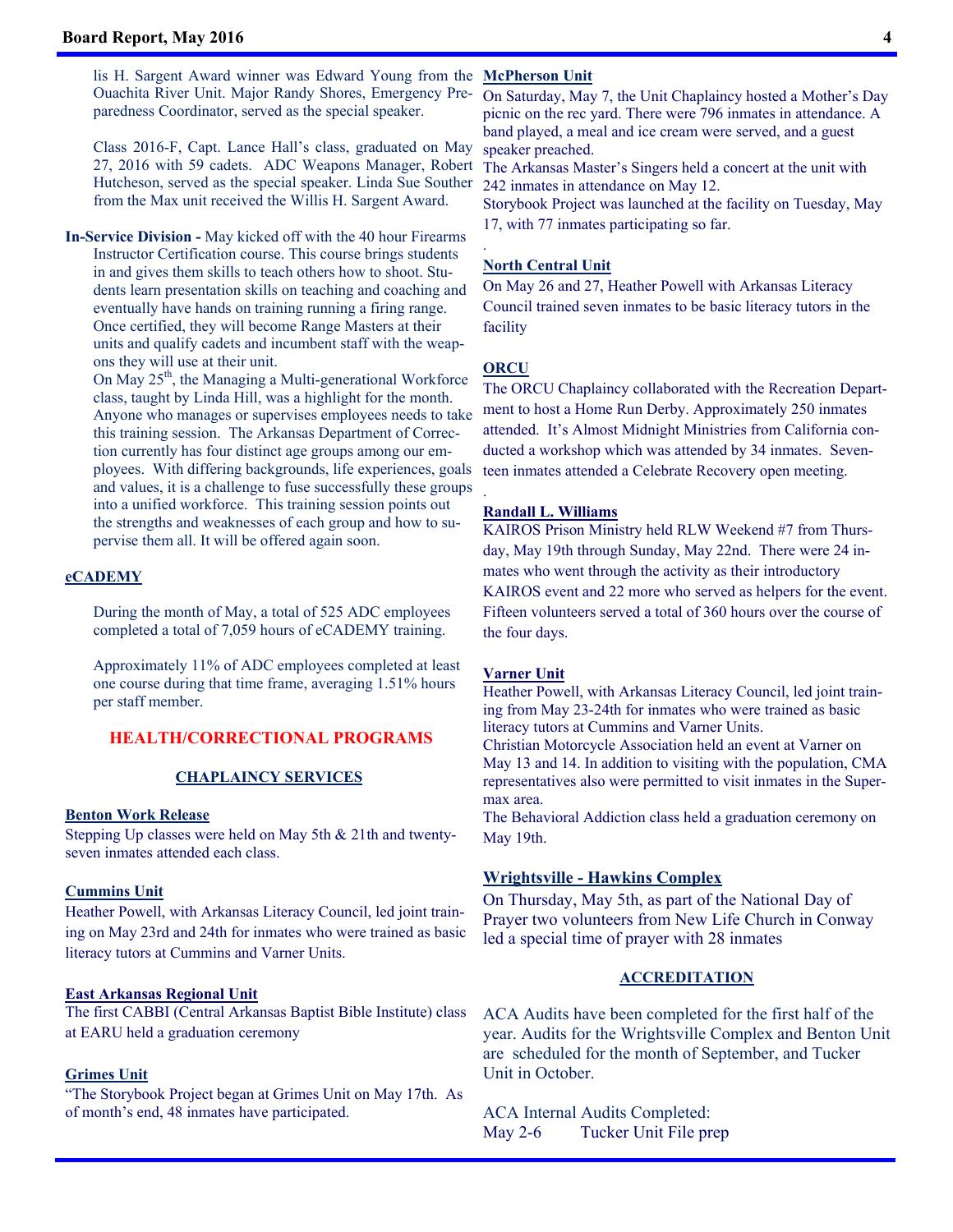#### **Board Report, May 2016 5**

| May $9-10$ | Tucker Unit file prep                |
|------------|--------------------------------------|
|            | May 17 $\&$ 19 Tucker Unit file prep |
| May $24$   | Interviews for ACA manager at NCU    |
| May $31$   | Benton Unit file prep                |

Classes Taught:

May 25 Training Academy (BCOT)

Fire/Safety and Sanitation independent audits conducted by the Fire and Sanitation Coordinator:

- 5/2/16 Ester Unit Inspection
- $5/3/16$  Hawkins Unit
- 5/4/16 Tucker Unit ACA Files
- 5/5/16 Cummins and Varner Maintenance Inspections
- 5/10/16-Delta Unit Independent Audit
- 5/24/16-EARU Training Fire/Safety

#### **VOLUNTEER SERVICES**

The total number of volunteer hours for May 2016:

| Unit                             | Hours |
|----------------------------------|-------|
| Intern hours                     | 16    |
| McPherson                        | 17    |
| <b>MCWRC</b>                     | 1     |
| <b>NCU</b>                       | 52    |
| <b>ORCU</b>                      | 28    |
| <b>RLW</b>                       | 28    |
| Pine Bluff                       | 19    |
| <b>WSU</b>                       | 328   |
| <b>PAWS</b>                      | 6     |
| Religious Volunteer-all<br>Units | 5,414 |
| <b>TOTAL</b>                     | 5,909 |

#### **PROGRAM INFORMATION**

#### **Sex Offender Treatment Programs:**

|             | <b>SLOTS</b> | <b>COMPLETED</b> | <b>REMOVED</b> | <b>CLIENTS</b> |
|-------------|--------------|------------------|----------------|----------------|
| <b>RSVP</b> | 238          |                  |                | 238            |
| <b>SOFT</b> | 30           |                  |                |                |
| Total       | 268          |                  |                | 248            |

There are 765 males on the waiting list for RSVP and 22 females on the waiting list for SOFT within five years of their TE date and of those 64 are stipulated by the Parole Board. The average

time on the waiting list from request is about three to six months for inmates. The total on the waiting list, including those not currently within the identified time frame, is 1,609 males and 30 females. We have one **PREA** inmate in the program at this time.

#### **Therapeutic Community:**

|              | <b>Slots</b> | <b>Completed</b> | <b>Removed</b> | <b>Clients</b> |
|--------------|--------------|------------------|----------------|----------------|
| Tucker       | $129*$       | 13               |                | 132            |
| Wrightsville | $45*$        |                  |                | 47             |
| McPherson    | $50*$        |                  |                | 56             |
| Total        | 224          | 20               |                | 235            |

There are 263 males and 13 females on the waiting list within 18 months of their release date and of those 15 are mandated by the Parole Board. The average time on the waiting list from request is 22 days. The total on the waiting list, including those not currently within the identified time frame, is 611 males and 53 females.

\*Denotes transitional beds available at this treatment program. Tucker TC has 129 client slots and seven peer counselor slots.

#### **S.A.T.P.:**

|               | <b>Slots</b> | <b>Completed</b> | <b>Removed</b> | <b>Clients</b> |
|---------------|--------------|------------------|----------------|----------------|
| Grimes        | $50*$        | 3                | 3              | 52             |
| McPherson     | $100*$       | 22               | 7              | 102            |
| <b>MSU</b>    | 3            |                  | 0              | 3              |
| <b>RLW/CF</b> | 188*         | 35               | 28             | 179            |
| Tucker        | $43*$        |                  | 0              | 44             |
| Varner        | 44           | 6                | $\overline{2}$ | 45             |
| Wrightsville  | $135*$       | 28               | 9              | 141            |
| Total         | 563          | 96               | 49             | 566            |

There are 1,921 males and 345 females on the waiting list within 18 months of their release date and of those 27 are mandated by the Parole Board. The average time on the waiting list from request is 18 days. The total on the waiting list including those not currently within the identified time frame is 2,789 males and 461 females.

\*Denotes transitional beds available at this treatment program.

### **R.P.U.:**

The Residential Program Unit at Ouachita had five admissions and four discharges in May for an end-of-month count of 66.

#### **McPherson Mental Health Residential Program:**

There were 3 admissions and 5 were discharged in May for an end-of-month count of 37.

#### **Habilitation Program:**

The Habilitation Program at the Ouachita River Correctional Unit provided treatment services to 41 inmates during May. There were 2 admissions and 3 discharges for an end-of-month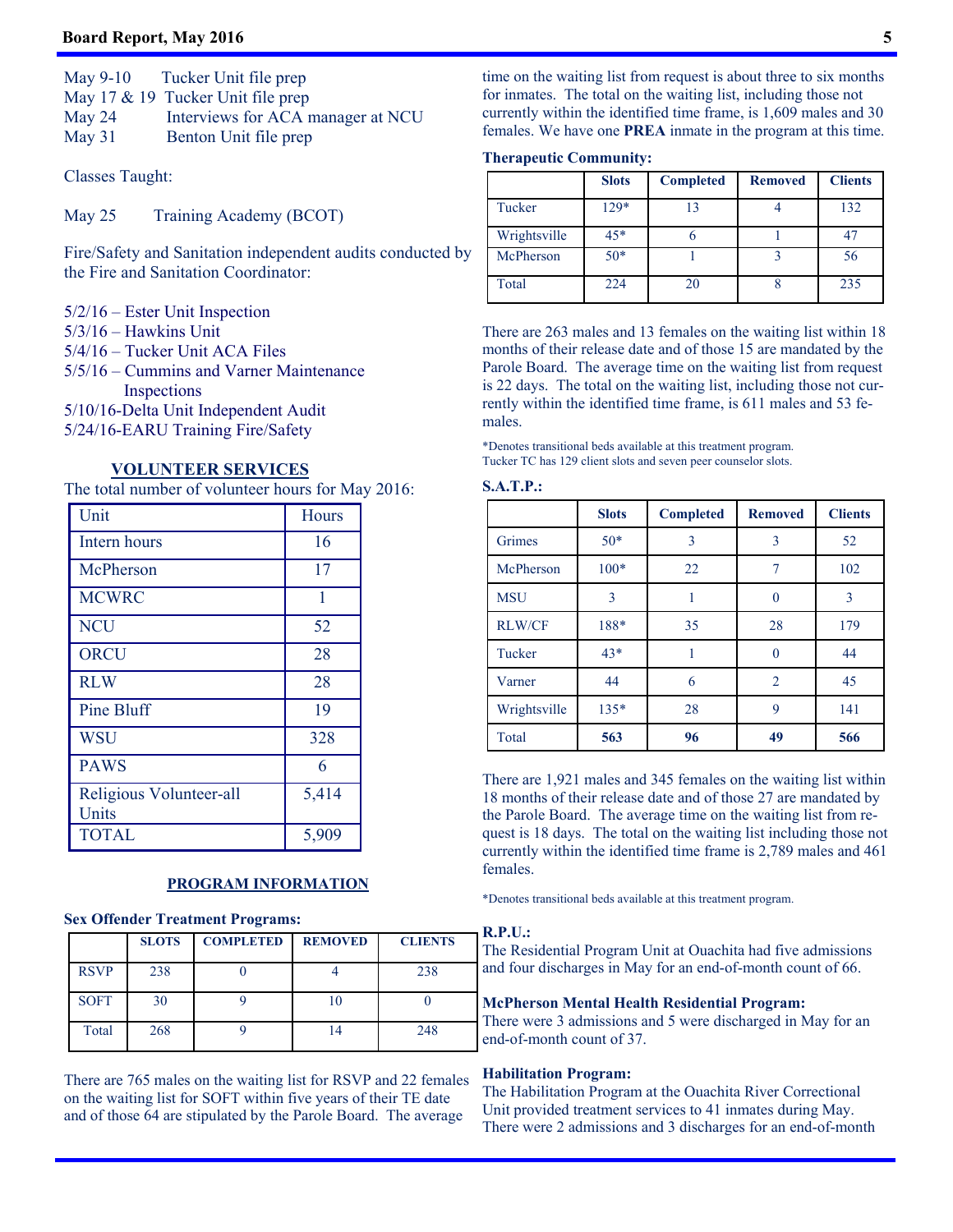#### count of 38.

#### **Staffing:**

The following Mental Health Services and SATP positions were vacant in April and May.

|                                        | March | April |
|----------------------------------------|-------|-------|
| Psychologists                          |       |       |
| <b>Social Workers</b>                  | 10    |       |
| <b>Advisors</b>                        | 3     | ٩     |
| <b>Substance Abuse Program Leaders</b> | 3     | っ     |
| Admin Specialist/Analyst               | 2     |       |
| Substance Abuse Program Coord          |       |       |
| Psychological Examiner                 |       |       |

#### **ADDITIONAL PROGRAM INFORMATION**

#### **Self-study Classes:**

|                        | # of Partici-<br>pants | #<br><b>Completed</b> | <b>Waiting List</b> |
|------------------------|------------------------|-----------------------|---------------------|
| Anger Mgmt             | 600                    | 445                   | 1,499               |
| <b>Thinking Errors</b> | 462                    | 286                   | 2,457               |
| <b>SAE</b>             | 144                    | 110                   | 568                 |
| Comm Skills            | 298                    | 109                   | 1,329               |
| DV                     | 95                     | 57                    | 753                 |
| Victims of DV          | 9                      | $\theta$              | 81                  |
| <b>Stress Mgmt</b>     | 362                    | 151                   | 1,432               |
| Parenting              | 151                    | 48                    | 1,174               |

SAE=Substance Abuse Education DV=Domestic Violence Victims of DV=Victims of Domestic Violence

#### **Suicide:**

There were **92** suicidal threats, gestures or low/moderate risk attempts during May. There was **1** serious attempt resulting in death.

#### **Outpatient:**

There were 2,275 inmates on the mental health medical log at the beginning of May. Mental Health conducted the following contacts during May:

Case management contacts: **2, 234** Requests for Interviews: **5,618** Testing: **5** Intakes: **604** Unit Requests: **950** Counseling (with treatment plans): **51** Pre-lock up reviews: **400** Routine Seg reviews: **146** Seg rounds: **10, 564** PREA evaluations: **56** Routine follow-up: **173** 834 requests: **25** 

#### **County Mental Health Requests:**

During May, there were 24 requests of a mental health nature received. Nineteen inmates were fast tracked to ADC.

#### **Monetary Sanctions:**

Sanction reimbursements for May were \$22,250.00.

#### **County Medical Health Requests:**

During May, there were 409 requests of a medical nature received and 14 were fast tracked to ADC.

#### **Deaths:**

There were 7 inmate deaths during the month of May; there were 6 claimed and 1 buried.

#### **CCS:**

See attachment for CCS's report regarding outside beds and emergency room visits.

#### **Medical Grievances:**

In May, there were a total of 363 appeals of medical grievances received and 324 appeals were answered. Twenty-seven of those were found to be with merit and 4 with merit but resolved.

#### **SEX OFFENDER ASSESSMENT**

| <b>Assessments Completed:</b> |     |                                                                           |  |
|-------------------------------|-----|---------------------------------------------------------------------------|--|
| <b>Risk Level</b>             | May | Sept. 1999 thru May 31, 2016                                              |  |
| Level 1                       |     | 1,150                                                                     |  |
| Level 2                       | 60  | 6,214                                                                     |  |
| Level 3                       | 23  | 6,034                                                                     |  |
| Level 4                       | 3   | 568                                                                       |  |
| Default 3                     | 2   | $\ast$                                                                    |  |
| <b>Total</b>                  | 89  | 13,966                                                                    |  |
|                               |     | *Default Level 3's are included in the total number of Level 3's to date. |  |

#### **ACIC Numbers:**

The total number of sex offenders registered from Sept. 1, 1999 to May 31, 2016:

| In Compliance                               | 7,318  |
|---------------------------------------------|--------|
| Delinquent (Did not return address on time) | 871    |
| Confined                                    | 2,933  |
| Out of State                                | 2,953  |
| Address Unknown (absconded)                 | 181    |
| Deceased                                    | 1,009  |
| Deported                                    | 166    |
| Incapacitated                               | 67     |
| Out of USA                                  | 4      |
| <b>Total</b>                                | 15,502 |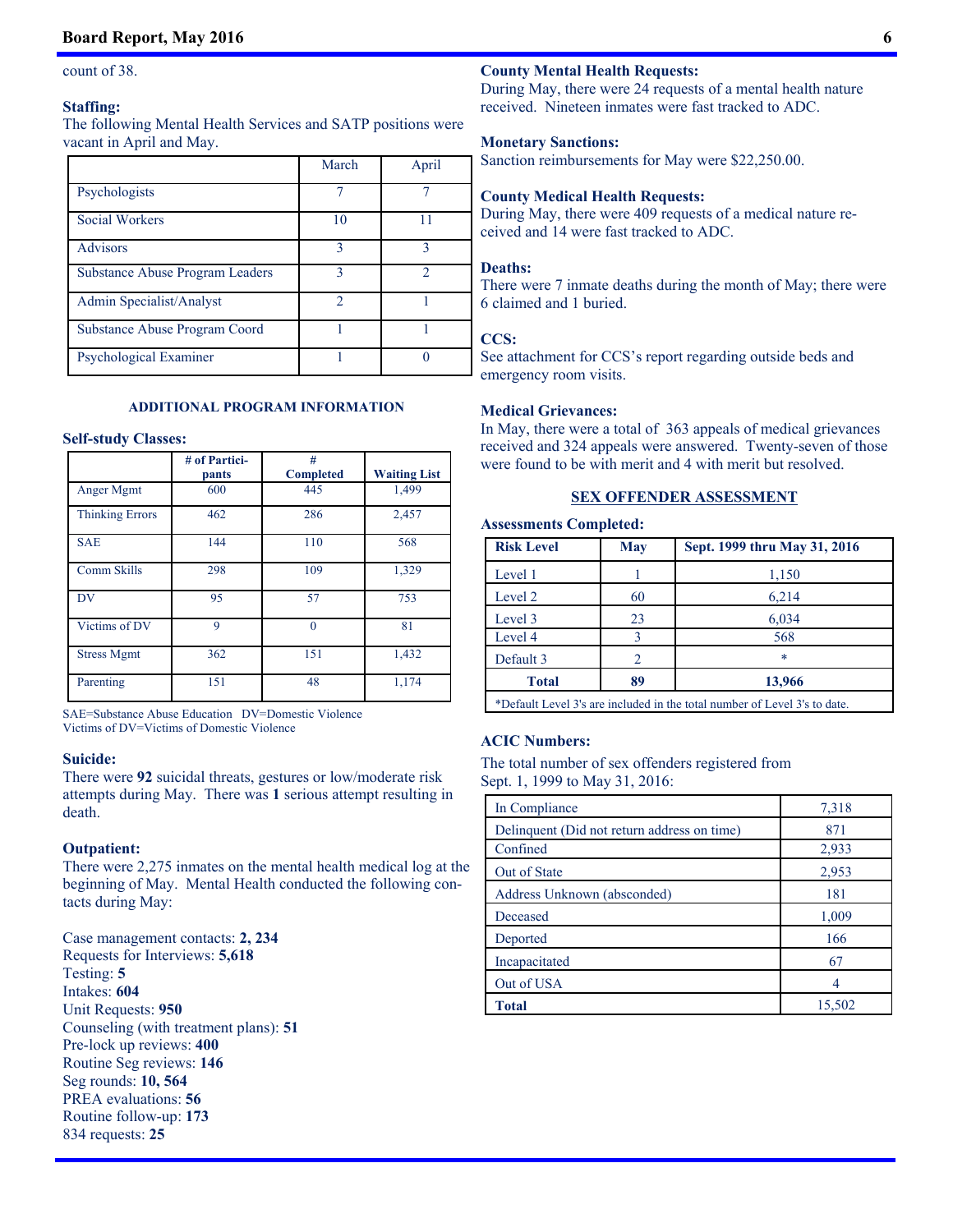### **PAWS IN PRISON**

#### **Currently Enrolled in Training:**

| Max         |  |
|-------------|--|
| Tucker      |  |
| Hawkins     |  |
| <b>RLW</b>  |  |
| <b>ORCU</b> |  |
| <b>NCU</b>  |  |
| Total       |  |

#### **Completed Training:**

| May 2016                    | 10  |
|-----------------------------|-----|
| <b>YTD 2016</b>             | 100 |
| Since Inception Dec. 2011   | 759 |
| Dogs Currently in foster:   |     |
| (Graduated but not adopted) |     |

### **CONSTRUCTION**

#### **PROJECT UPDATES**

#### **Barbara Ester Unit (Diagnostic):**

The renovation of the barracks and re-roofing the unit is continuing along with purchasing material, installing new metal ceilings, and working on plumbing and electrical. The renovations to Phase 1 and 2 are being completed. The asbestos abatement for phase 3 is complete. Demolition is also continuing for phase 3. We are working on dirt work for classrooms at PBU. Bids on the new school opened April 27 and the bid came in at \$141,586 lower than estimated.

#### **Cummins Unit:**

Work is continuing on roof repairs and repairs to free line residences. Gravel is being hauled from Malvern pit to the road at the wastewater plant as the weather permits. Work is continuing on the remodeling of the farm residence with the construction crew from Pine Bluff.

#### **Cummins Poultry:**

The new generator has been installed. It is being tested weekly.

#### **Delta Unit:**

Work is continuing on the storm damage. The roof repairs have been turned in to DBA for review, and comments have been received.

#### **East Arkansas Regional Unit:**

Work continues on new the firing range, with the concrete work finished, and the gravel road work will continue as it dries out. Metal roofs are being installed on State trailers as well as underpinning. Fiber optic wire and conduit have been run for the building.

#### **HDRS Building:**

Industry offices moved to the Pine Bluff complex from Admin East.

#### **Ouachita River Correctional Unit:**

Gravel operations are continuing. A request has been submitted to build the Chapel. We have started the dirt work and are pricing material. A metal building had been put out for bids and is due back May 17.

#### **Mississippi County:**

Replacement of the rusted doors and windows has been finished. Canopies have been added above the windows to cut down on water leaks.

#### **Springdale:**

The unit has passed the ACA audit.

#### **Tucker Maximum Security Unit:**

Repairs to the boiler room equipment are being made, and the parts have been ordered.

#### **CONSTRUCTION PERSONNEL UPDATE:**

1-Project Supervisor-approved

3-Admin Spec (EARU, NCU, Cummins)

1-COI, 1 pending

1-Sgt-pending transfer

1-Project Specialist-reposted at Ester

1-Engineer-reposted

3-Maintenance Technicians (2 at EARU reposted, 1 at WR reposted)

1-Assistant Maintenance Supervisor at EARU-reposted

1-Director of Maintenance-Varner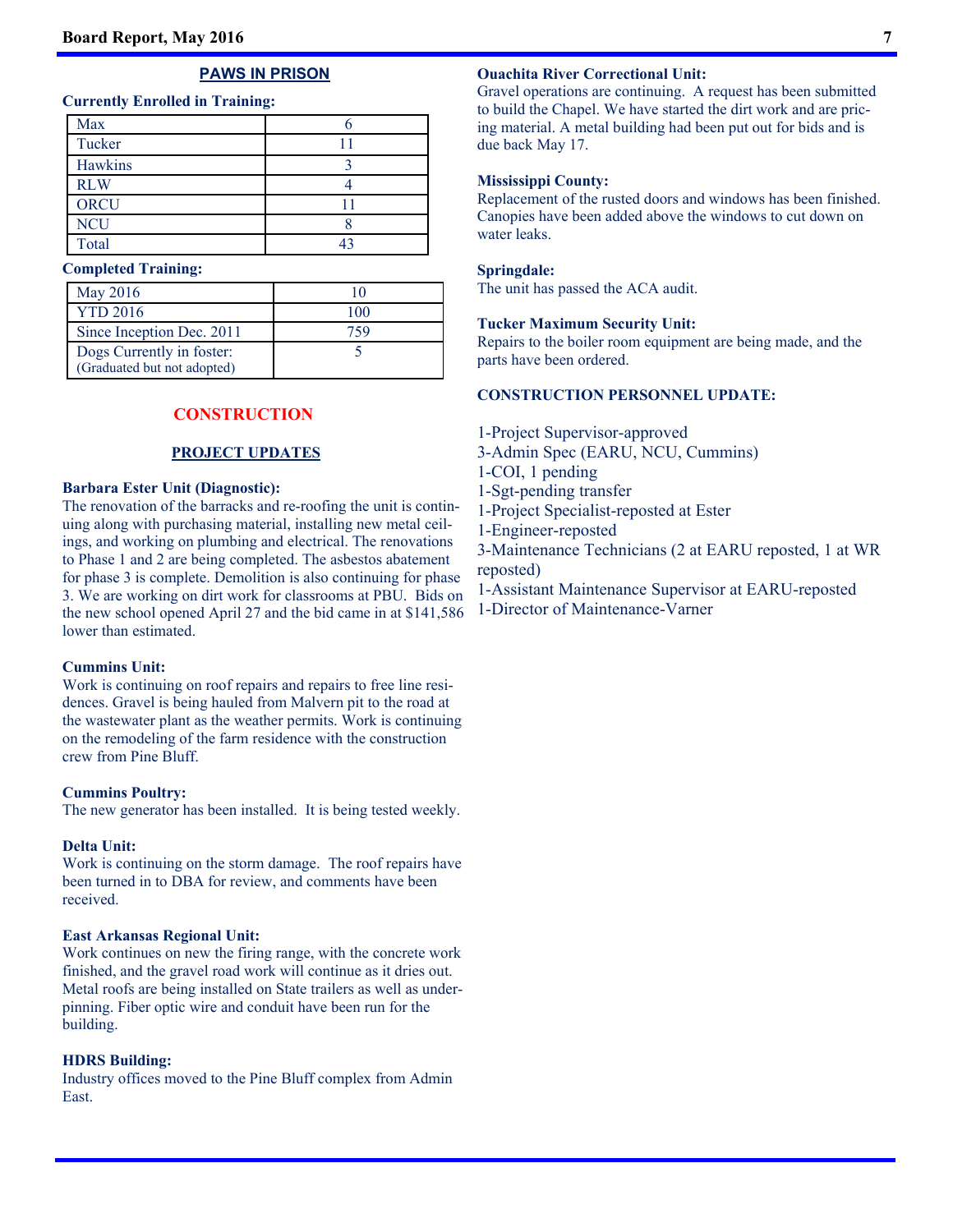|              |                                              |         |        |                             |      |        |                     |                |     |          |                   | 2016 INFORMAL GRIEVANCE REPORT |              |                               |    |            |     |             |                 |        |              |             |          |             |                              |        |
|--------------|----------------------------------------------|---------|--------|-----------------------------|------|--------|---------------------|----------------|-----|----------|-------------------|--------------------------------|--------------|-------------------------------|----|------------|-----|-------------|-----------------|--------|--------------|-------------|----------|-------------|------------------------------|--------|
| ŧ            | $\frac{z}{\circ}$<br>ž<br>$_{\rm B}^{\rm H}$ | HAVVKIM | HAWKIF | ⊃<br>a.<br>$\omega$<br>WRTS | WRTS | WRTS/S | š<br>οð<br>ARU<br>ш | Ø<br>RIME<br>O | RLW | CWR<br>Σ | I<br>a.<br>Ō<br>Σ | <b>USD</b>                     | $\circ$<br>z | entry<br>യ<br>œ<br><b>DBD</b> | 흢  | <b>ANA</b> | 5   | O<br>O<br>Ē | <b>SMX</b><br>ъ | ∍<br>× | ⊃<br>$\circ$ | O<br>œ<br>Ō | ste<br>ш | œ<br>$\Box$ | ⋗<br>O<br>$\omega$<br>š<br>ω | TOTAL  |
| <b>JAN</b>   |                                              | 19      | 91     | 0                           | 136  | 2      | 436                 | 307            | 41  | 2        | 375               | 317                            | 180          |                               | 25 | 0          | 178 |             | 673             | 128    | 272          | 351         | 15       | 127         | 69                           | 3747   |
| <b>FEB</b>   | 3                                            | 22      | 97     | 0                           | 137  | 17     | 420                 | 347            | 64  |          | 390               | 243                            | 177          |                               | 18 | 0          | 190 | 0           | 585             | 184    | 249          | 423         | 29       | 118         | 172                          | 3887   |
| <b>MAR</b>   | 3                                            | 12      | 100    | 0                           | 182  | 13     | 638                 | 353            | 58  | 0        | 438               | 298                            | 242          | 0                             | 25 | 0          | 210 |             | 628             | 142    | 376          | 336         | 43       | 131         | 144                          | 4374   |
| <b>APR</b>   |                                              | 18      | 59     | 0                           | 121  | 16     | 420                 | 348            | 101 |          | 415               | 270                            | 253          | 0                             | 11 | 0          | 141 | 0           | 658             | 141    | 364          | 323         | 33       | 131         | 133                          | 3959   |
| <b>MAY</b>   |                                              | 23      | 46     | 0                           | 98   | 0      | 443                 | 364            | 84  | 0        | 348               | 216                            | 221          |                               | 5  | 0          | 146 | 3           | 682             | 167    | 280          | 400         | 25       | 119         | 90                           | 3766   |
| <b>JUN</b>   |                                              |         |        |                             |      |        |                     |                |     |          |                   |                                |              |                               |    |            |     |             |                 |        |              |             |          |             |                              |        |
| JUL          |                                              |         |        |                             |      |        |                     |                |     |          |                   |                                |              |                               |    |            |     |             |                 |        |              |             |          |             |                              |        |
| <b>AUG</b>   |                                              |         |        |                             |      |        |                     |                |     |          |                   |                                |              |                               |    |            |     |             |                 |        |              |             |          |             |                              |        |
| <b>SEPT</b>  |                                              |         |        |                             |      |        |                     |                |     |          |                   |                                |              |                               |    |            |     |             |                 |        |              |             |          |             |                              |        |
| <b>OCT</b>   |                                              |         |        |                             |      |        |                     |                |     |          |                   |                                |              |                               |    |            |     |             |                 |        |              |             |          |             |                              |        |
| <b>NOV</b>   |                                              |         |        |                             |      |        |                     |                |     |          |                   |                                |              |                               |    |            |     |             |                 |        |              |             |          |             |                              |        |
| <b>DEC</b>   |                                              |         |        |                             |      |        |                     |                |     |          |                   |                                |              |                               |    |            |     |             |                 |        |              |             |          |             |                              |        |
| <b>TOTAL</b> | 10                                           | 94      | 393    | $\blacksquare$              | 674  | 48     | 2,357               | 1,719          | 348 | -5       | 1,966             | 1,344                          | 1,073        | 6                             | 84 |            | 865 | 6           | 3,226           | 762    | 1,541        | 1,833       | 145      | 626         | 608                          | 19,733 |

|              |                                    |        |                |                                   |      |             |                                         |                |     |                 |             | 2016 FORMAL GRIEVANCE REPORT |               |                               |        |                |     |                         |                                     |              |               |                   |          |        |                             |        |
|--------------|------------------------------------|--------|----------------|-----------------------------------|------|-------------|-----------------------------------------|----------------|-----|-----------------|-------------|------------------------------|---------------|-------------------------------|--------|----------------|-----|-------------------------|-------------------------------------|--------------|---------------|-------------------|----------|--------|-----------------------------|--------|
| ŧ            | N <sub>O</sub> N<br>$\overline{B}$ | HAWKIM | <b>HAVVK/F</b> | ⊃<br>Δ<br>$\omega$<br><b>WRTS</b> | WRTS | ď<br>WRTS/S | š<br>ವ<br>$\frac{1}{\alpha}$<br>ď,<br>ш | Ø<br>ш<br>GRIM | RLW | <b>CWR</b><br>Σ | I<br>흉<br>Ξ | <b>NISU</b>                  | $\frac{0}{2}$ | entry<br>$\omega$<br>œ<br>PBU | ⊃<br>힅 | Š              | 믄   | $\circ$<br>$\circ$<br>Ĕ | <b>SMX</b><br>$\tilde{\phantom{a}}$ | ر_<br>$\sim$ | ⊃<br>$\Omega$ | Ξ<br>$\circ$<br>ğ | ste<br>ш | œ<br>۵ | z<br>O<br>ω<br>Š.<br>۰<br>≃ | TOTAL  |
| <b>JAN</b>   |                                    | 4      | 31             | $\Omega$                          | 12   | 0           | 351                                     | 154            | 25  | 0               | 120         | 203                          | 71            | 0                             | 12     | $\mathbf{0}$   | 112 | 3                       | 358                                 | 103          | 117           | 119               | 8        | 48     | 20                          | 1872   |
| <b>FEB</b>   | 3                                  | 9      | 36             |                                   | 26   |             | 347                                     | 137            | 23  | 4               | 113         | 187                          | 92            |                               | 4      | 0              | 113 | 0                       | 336                                 | 139          | 134           | 154               | 22       | 57     | 43                          | 1981   |
| <b>MAR</b>   | 3                                  | 5      | 38             |                                   | 43   |             | 417                                     | 162            | 31  |                 | 141         | 203                          | 127           | 0                             | 11     | $\bf{0}$       | 120 | 2                       | 336                                 | 109          | 163           | 181               | 20       | 52     | 95                          | 2260   |
| <b>APR</b>   |                                    | 3      | 24             |                                   | 29   | 2           | 441                                     | 154            | 48  | 0               | 180         | 260                          | 116           | 0                             |        |                | 92  | 0                       | 374                                 | 132          | 160           | 176               | 22       | 53     | 37                          | 2311   |
| <b>MAY</b>   |                                    | 17     | 18             |                                   | 35   | 0           | 379                                     | 145            | 31  | 2               | 154         | 240                          | 106           | 3                             | 2      |                | 99  | 2                       | 389                                 | 142          | 131           | 203               | 8        | 45     | 21                          | 2174   |
| <b>JUN</b>   |                                    |        |                |                                   |      |             |                                         |                |     |                 |             |                              |               |                               |        |                |     |                         |                                     |              |               |                   |          |        |                             |        |
| <b>JUL</b>   |                                    |        |                |                                   |      |             |                                         |                |     |                 |             |                              |               |                               |        |                |     |                         |                                     |              |               |                   |          |        |                             |        |
| <b>AUG</b>   |                                    |        |                |                                   |      |             |                                         |                |     |                 |             |                              |               |                               |        |                |     |                         |                                     |              |               |                   |          |        |                             |        |
| <b>SEPT</b>  |                                    |        |                |                                   |      |             |                                         |                |     |                 |             |                              |               |                               |        |                |     |                         |                                     |              |               |                   |          |        |                             |        |
| <b>OCT</b>   |                                    |        |                |                                   |      |             |                                         |                |     |                 |             |                              |               |                               |        |                |     |                         |                                     |              |               |                   |          |        |                             |        |
| <b>NOV</b>   |                                    |        |                |                                   |      |             |                                         |                |     |                 |             |                              |               |                               |        |                |     |                         |                                     |              |               |                   |          |        |                             |        |
| <b>DEC</b>   |                                    |        |                |                                   |      |             |                                         |                |     |                 |             |                              |               |                               |        |                |     |                         |                                     |              |               |                   |          |        |                             |        |
| <b>TOTAL</b> | 8                                  | 38     | 147            | ٠                                 | 145  |             | 1,935                                   | 752            | 158 | 6               | 708         | 1,093                        | 512           | 4                             | 36     | $\overline{2}$ | 536 |                         | 1,793                               | 625          | 705           | 833               | 80       | 255    | 216                         | 10,598 |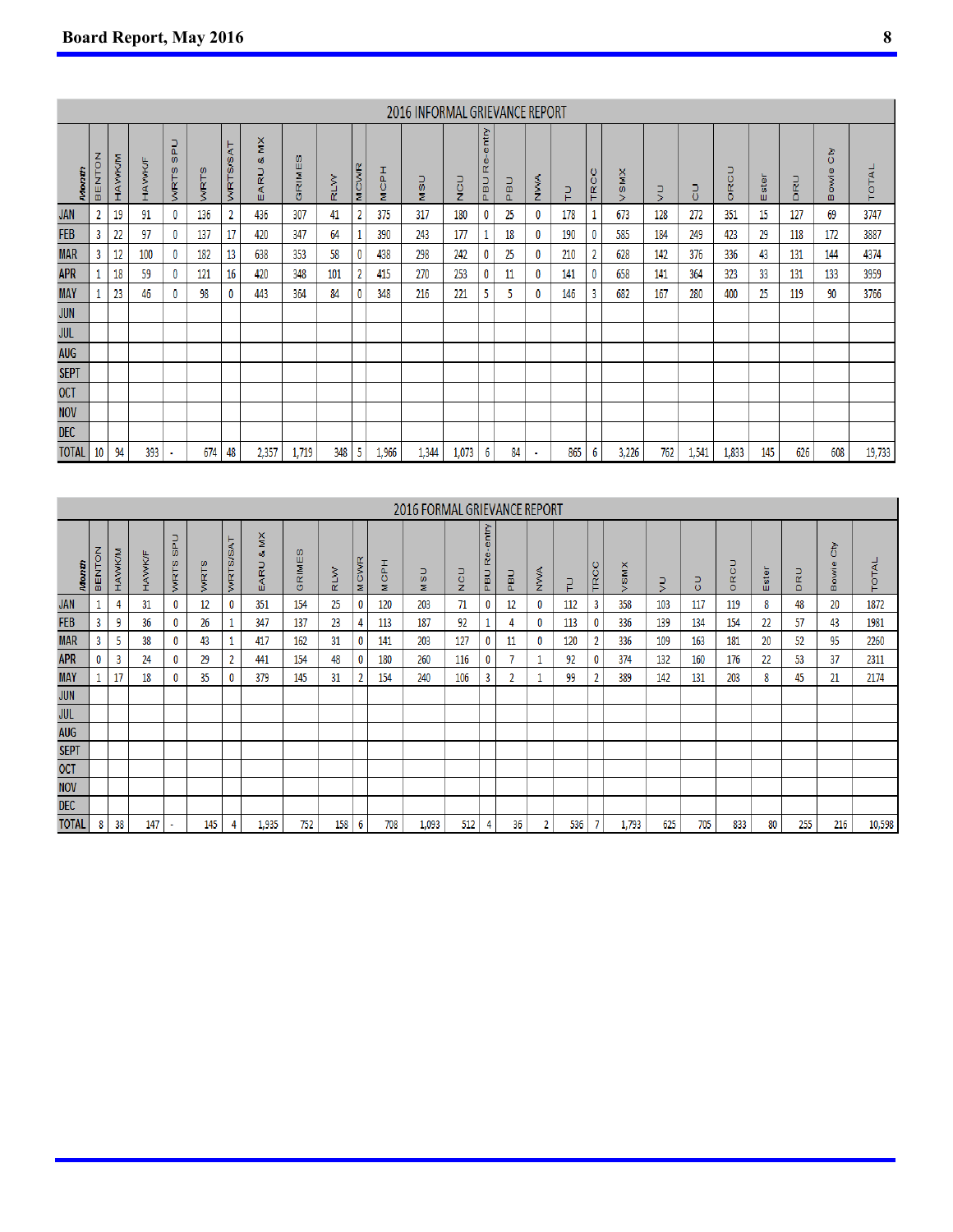# Inmate Institutional Grievance Appeal Report **May 2016**

|                                         | Received     | Rejected | Processed<br>W/O Merit | Processed<br>W/ Merit |
|-----------------------------------------|--------------|----------|------------------------|-----------------------|
| <b>Benton Unit</b>                      | 0            | 0        | 0                      | 0                     |
| <b>Benton Work Release</b>              | 0            | 0        | 0                      | 0                     |
| Bowie County Texas                      |              |          |                        |                       |
| Correctional Facility                   | 22           | 4        | 14                     | 0                     |
| Cummins Unit                            | 31           | 12       | 16                     | 0                     |
| Cummins Modular Unit                    | 2            | 1        | 4                      | 0                     |
| Delta Regional Unit                     | 10           | 3        | 9                      | 0                     |
| <b>Ester Unit</b>                       | 1            | 0        | 8                      | 0                     |
| East Arkansas Regional Unit             | 39           | 1        | 29                     | 0                     |
| East Arkansas Regional                  |              |          |                        |                       |
| Maximum Unit                            | 74           | 10       | 33                     | 0                     |
| Grimes Unit                             | 40           | 8        | 20                     | 0                     |
| Maximum Security Unit                   | 98           | 11       | 83                     | 1                     |
| McPherson Unit                          | 13           | 6        | 16                     | 0                     |
| McPherson Mental Health                 |              |          |                        |                       |
| Residential Program Unit                | 0            | 4        | 0                      | 0                     |
| Mississippi County Work Release         |              |          |                        |                       |
| Center                                  | 0            | 0        | 0                      | 0                     |
| Northwest Arkansas Work                 |              |          |                        |                       |
| <b>Release Center</b>                   | 0            | 0        | 0                      | 0                     |
| North Central Unit                      | 12           | 11       | 15                     | 0                     |
| <b>Ouachita River Correctional Unit</b> | 17           | 11       | 18                     | 0                     |
| <b>ORCU</b> Hospital                    | 0            | 0        | 0                      | 0                     |
| <b>ORCU New Commitment</b>              | 1            | 1        | 1                      | 0                     |
| <b>ORCU</b> Mental Health Residential   |              |          |                        |                       |
| Program Unit                            | $\mathbf{1}$ | 0        | 0                      | 0                     |
| <b>Pine Bluff Unit</b>                  | 0            | 0        | 0                      | 0                     |
| Pine Bluff Re-Entry                     | 0            | 0        | 0                      | 0                     |
| Randall L. Williams Correctional        |              |          |                        |                       |
| Facility                                | 5            | 1        | 1                      | 0                     |
| Texarkana Regional Correctional         |              |          |                        |                       |
| Center                                  | 0            | 0        | 0                      | 0                     |
| <b>Tucker Unit</b>                      | 12           | 5.       | 27                     | 2                     |
| Varner Super Max                        | 115          | 15       | 68                     | 0                     |
| Varner Unit                             | 20           | 6        | 7                      | 0                     |
| Wrightsville Unit                       | 8            | 7        | 3                      | 0                     |
| Wrightsville Satelite Unit              | 0            | 0        | 0                      | 0                     |
| <b>Hawkins Center</b>                   | 3            | 3        | 9                      | 0                     |
| <b>Hawkins for Males</b>                | 0            | 0        | 0                      | 0                     |
| Hawkins SPU                             | 0            | 0        | 0                      | 0                     |
| <b>Total</b>                            | 524          | 120      | 381                    | 3                     |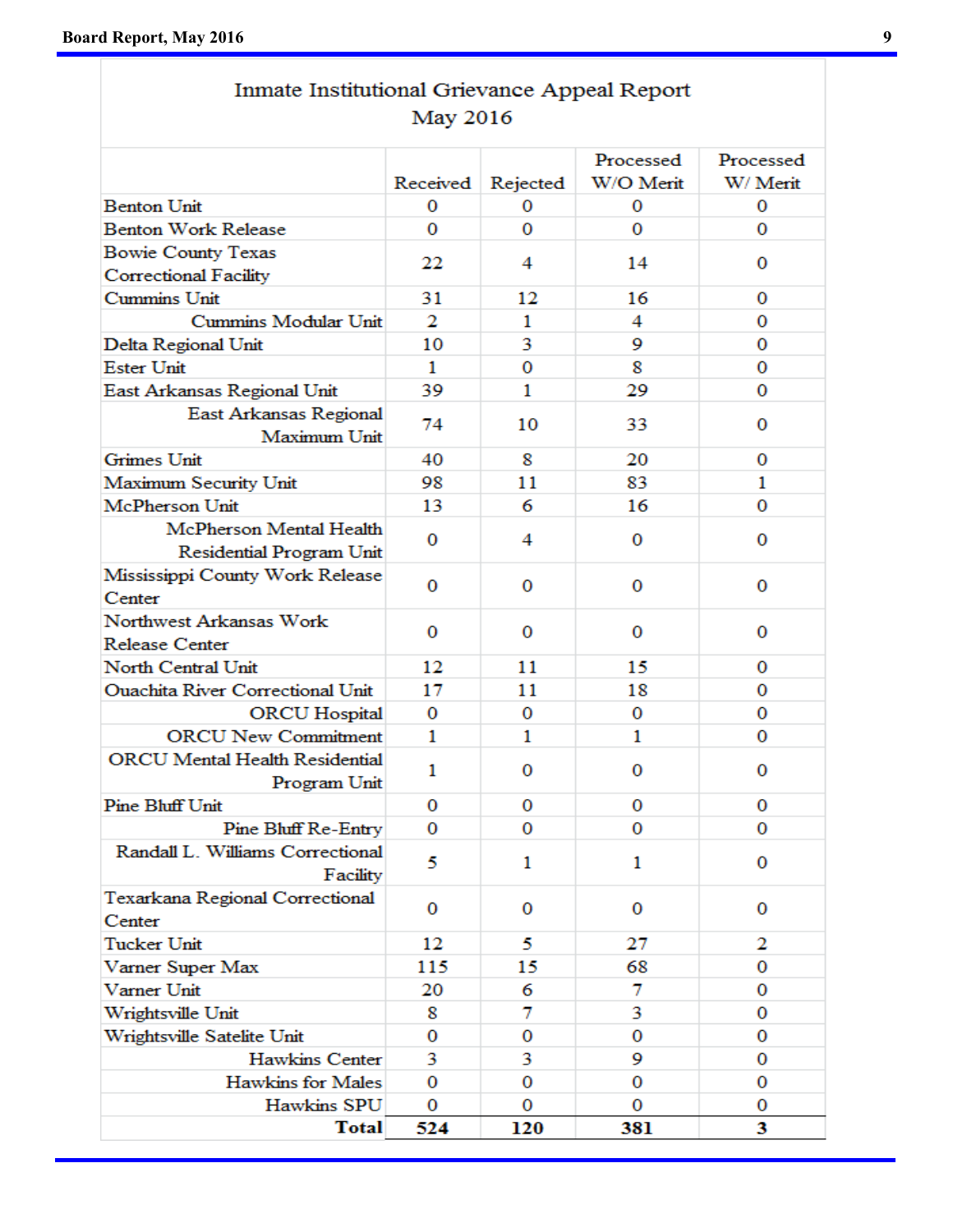|                      |      |                 | <b>Admissions and Releases</b> |
|----------------------|------|-----------------|--------------------------------|
|                      |      | <b>May 2016</b> |                                |
|                      |      |                 |                                |
| <b>Admissions</b>    | Male | Female          | <b>Total</b>                   |
| Asian                | 2    |                 | 3                              |
| <b>Black</b>         | 223  | 22              | 245                            |
| Hispanic             | 22   | 1               | 23                             |
| Nat. Amer.           | 2    | 0               | 2                              |
| Hawaiian/Pacific Isl | 0    | 0               | 0                              |
| White                | 423  | 88              | 511                            |
| Other                | 0    | 0               | 0                              |
| Unknown              | 0    | 0               | 0                              |
|                      |      |                 |                                |
| Total                | 672  | 112             | 784                            |
|                      |      |                 |                                |
| <b>Releases</b>      | Male | <b>Female</b>   | Total                          |
| Asian                | 5    | 0               | 5                              |
| <b>Black</b>         | 313  | 25              | 338                            |
| Hispanic             | 21   | 3               | 24                             |
| Nat. Amer.           | 1    | 0               | 1                              |
| Hawaiian/Pacific Isl | 0    | 0               | 0                              |
| White                | 491  | 102             | 593                            |
| Other                | 0    | 0               | 0                              |
|                      |      |                 |                                |
| Total                | 831  | 130             | 961                            |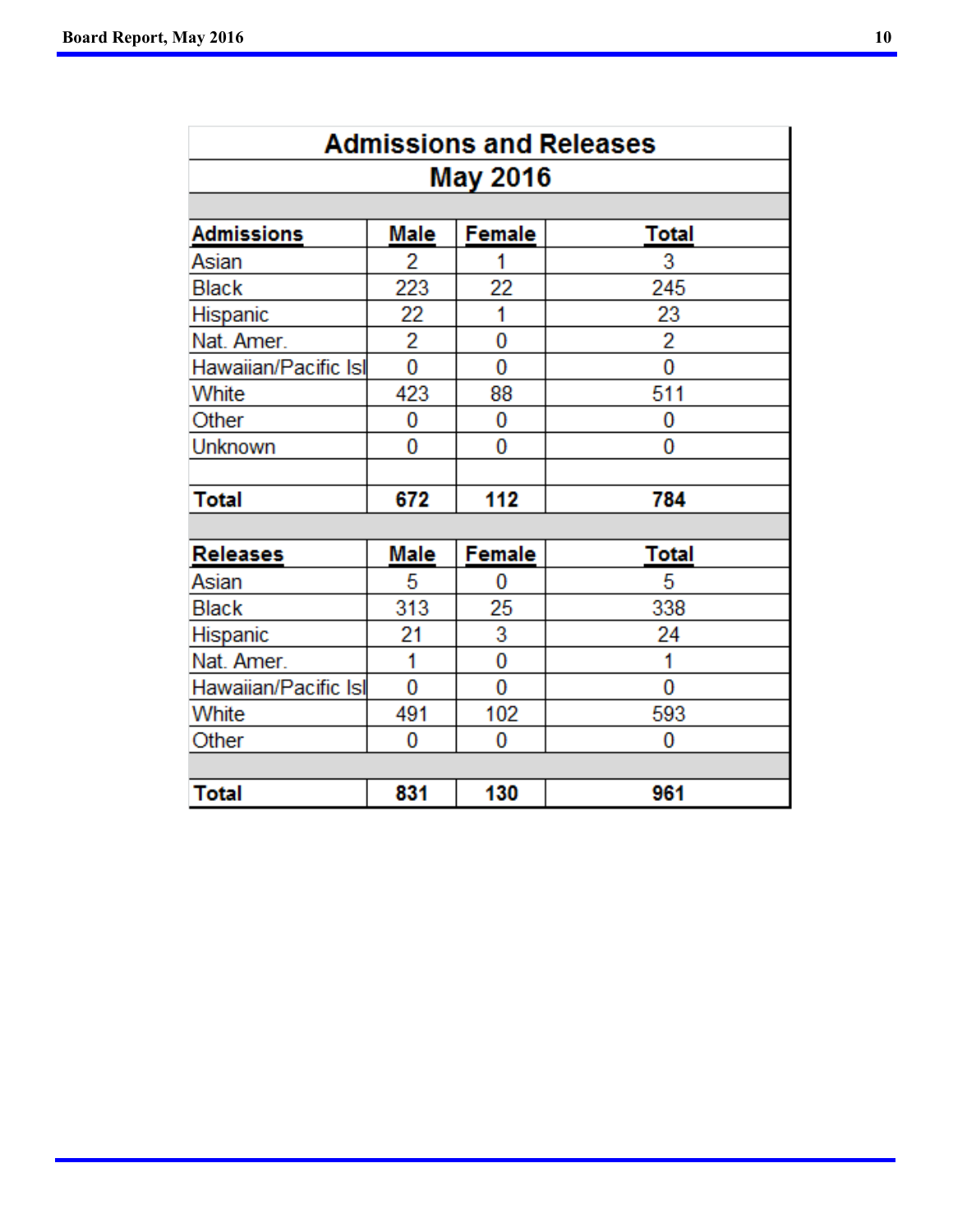|                                                                                                                                                                                                     |               |      |      |                |        |        | <b>ARKANSAS DEPARTMENT OF CORRECTION</b>                                                                                |        |         |       |       |          |        |        |                                                                                                          |                                                                                                                 |        |
|-----------------------------------------------------------------------------------------------------------------------------------------------------------------------------------------------------|---------------|------|------|----------------|--------|--------|-------------------------------------------------------------------------------------------------------------------------|--------|---------|-------|-------|----------|--------|--------|----------------------------------------------------------------------------------------------------------|-----------------------------------------------------------------------------------------------------------------|--------|
|                                                                                                                                                                                                     |               |      |      |                |        |        | <b>INMATE POPULATION GROWTH 2000-2023</b>                                                                               |        |         |       |       |          |        |        |                                                                                                          |                                                                                                                 |        |
| <b>Updated 05/31/2016</b>                                                                                                                                                                           |               |      |      |                |        |        |                                                                                                                         |        |         |       |       |          |        |        |                                                                                                          |                                                                                                                 |        |
| Month                                                                                                                                                                                               | 2000          | 2001 | 2002 | 2003           | 2004   | 2005   | 2006                                                                                                                    | 2007   | 2008    | 2009  | 2010  | 2011     | 2012   | 2013   | 2014                                                                                                     | 2015                                                                                                            | 2016   |
| Jan.                                                                                                                                                                                                |               |      |      |                |        |        | 11,984 11,908 12,402 13,015 13,105 13,595 13,481 13,839 14,518 14,796 15,334 16,312 15,134 14,815                       |        |         |       |       |          |        |        | 17,481                                                                                                   | 18,142                                                                                                          | 17,785 |
| Feb.                                                                                                                                                                                                |               |      |      |                |        |        |                                                                                                                         |        |         |       |       |          |        |        | 12,169 12,022 12,529 13,054 13,166 13,783 13,633 14,012 14,603 14,883 15,374 16,209 14,990 15,008 17,438 | 18,082                                                                                                          | 17,625 |
| March                                                                                                                                                                                               |               |      |      |                |        |        | 12,006 12,033 12,299 13,108 13,088 13,418 13,534 13,772 14,580 14,843 15,290 16,095 14,964 14,665 17,395                |        |         |       |       |          |        |        |                                                                                                          | 18,233                                                                                                          | 17,573 |
| April                                                                                                                                                                                               |               |      |      |                |        |        | 12,069 12,167 12,465 13,213 13,323 13,469 13,554 13,851 14,769 14,937 15,570 16,172 15,124 14,850 17,604                |        |         |       |       |          |        |        |                                                                                                          | 18,703                                                                                                          | 17,815 |
| May                                                                                                                                                                                                 |               |      |      |                |        |        |                                                                                                                         |        |         |       |       |          |        |        | 12,109 12,384 12,558 13,463 13,556 13,528 13,711 14,146 14,880 15,146 15,694 16,062 15,132 15,074 17,593 | 18,693                                                                                                          | 17,769 |
| June                                                                                                                                                                                                |               |      |      |                |        |        | 12,005 12,108 12,439 13,418 13,389 13,251 13,430 13,915 14,700 15,025 15,564 15,554 14,832 14,825 17,340                |        |         |       |       |          |        |        |                                                                                                          | 18,813                                                                                                          |        |
| July                                                                                                                                                                                                |               |      |      |                |        |        | 12,030 12,190 12,622 13,509 13,528 13,286 13,560 14,082 14,868 15,195 15,807 15,519 14,879 15,379 17,522                |        |         |       |       |          |        |        |                                                                                                          | 18,870                                                                                                          |        |
| August                                                                                                                                                                                              |               |      |      |                |        |        | 12,087 12,371 12,815 13,565 13,632 13,419 13,646 14,224 15,100 15,385 15,829 15,240 14,675 16,103 17,549                |        |         |       |       |          |        |        |                                                                                                          | 18,806                                                                                                          |        |
| September                                                                                                                                                                                           |               |      |      |                |        |        | 11,983 12,289 12,774 13,341 13,516 13,237 13,652 14,217 14,850 15,285 16,025 15,172 14,724 16,412 17,605                |        |         |       |       |          |        |        |                                                                                                          | 18,549                                                                                                          |        |
| October                                                                                                                                                                                             |               |      |      |                |        |        | 12, 119 12, 348 12, 942 13, 341 13, 584 13, 363 13, 775 14, 349 14, 836 15, 381 16, 311 15, 271 14, 856 16, 993 17, 880 |        |         |       |       |          |        |        |                                                                                                          | 18,430                                                                                                          |        |
| November                                                                                                                                                                                            |               |      |      |                |        |        | 12,094 12,408 13,162 13,408 13,706 13,587 13,913 14,437 15,025 15,340 16,460 15,205 14,625 17,168 17,848                |        |         |       |       |          |        |        |                                                                                                          | 17,981                                                                                                          |        |
| December                                                                                                                                                                                            |               |      |      |                |        |        |                                                                                                                         |        |         |       |       |          |        |        | 11,856 12,333 12,845 13,106 13,470 13,338 13,728 14,315 14,716 15,199 16,204 15,062 14,654 17,235 17,874 | 17,707                                                                                                          |        |
| Net Ann. Inc.                                                                                                                                                                                       | 29            | 477  | 512  | 261            | 364    | $-132$ | 390                                                                                                                     | 587    | 401     | 483   | 1,005 | $-1,142$ | $-408$ | 2,581  | 639                                                                                                      | -167                                                                                                            | 62     |
| Avg. Mo. Inc.                                                                                                                                                                                       | 2             | 40   | 43   | 22             | 30     | $-11$  | 33                                                                                                                      | 49     | 33      | 40    | 84    | -95      | $-34$  | 215    | 53                                                                                                       | $-14$                                                                                                           | 12     |
| Population is total jurisdictional count at end of each month. Population at end of month December 1999 was 11,827.<br>Average monthly population increase for past fifteen years 2001 - 2015 is 33 |               |      |      |                |        |        |                                                                                                                         |        |         |       |       |          |        |        |                                                                                                          |                                                                                                                 |        |
| Average monthly population increase for past ten years Jan.2006 - Dec 2015 is 36<br>Average monthly population increase for past five years 2011 - 2015 is 25                                       |               |      |      |                |        |        |                                                                                                                         |        |         |       |       |          |        |        |                                                                                                          |                                                                                                                 |        |
|                                                                                                                                                                                                     |               |      |      |                |        |        |                                                                                                                         |        |         |       |       |          |        |        |                                                                                                          |                                                                                                                 |        |
| Projected at Growth of 33 per Month                                                                                                                                                                 |               |      |      | 2011           | 2012   | 2013   | 2014                                                                                                                    | 2015   | 2016    | 2017  | 2018  | 2019     | 2020   | 2021   | 2022                                                                                                     | 2023                                                                                                            |        |
|                                                                                                                                                                                                     | 2008          | 2009 | 2010 |                |        |        |                                                                                                                         |        | Actual/ |       |       |          |        |        |                                                                                                          |                                                                                                                 |        |
| <b>Month</b>                                                                                                                                                                                        | <b>Actual</b> |      |      |                |        |        | Actual Actual Actual Actual Actual Actual Actual                                                                        |        | Proj.   | Proj. | Proj. | Proj.    | Proj.  | Proj.  | Proj.                                                                                                    | Proj.                                                                                                           |        |
| January                                                                                                                                                                                             |               |      |      |                |        |        | 14,518 14,796 15,334 16,312 15,134 14,815 17,481 18,142 17,785 18,033 18,429                                            |        |         |       |       | 18,825   | 19,221 | 19,617 | 20,013                                                                                                   | 20,409                                                                                                          |        |
| February                                                                                                                                                                                            |               |      |      |                |        |        |                                                                                                                         |        |         |       |       |          |        |        | 14,603 14,883 15,374 16,209 14,990 15,008 17,438 18,082 17,625 18,066 18,462 18,858 19,254 19,650 20,046 | 20,442                                                                                                          |        |
| March                                                                                                                                                                                               |               |      |      |                |        |        |                                                                                                                         |        |         |       |       |          |        |        | 14,580 14,843 15,290 16,095 14,964 14,665 17,395 18,233 17,573 18,099 18,495 18,891 19,287 19,683 20,079 | 20,475                                                                                                          |        |
| April                                                                                                                                                                                               |               |      |      |                |        |        |                                                                                                                         |        |         |       |       |          |        |        |                                                                                                          | 14,769 14,937 15,570 16,172 15,124 14,850 17,604 18,703 17,815 18,132 18,528 18,924 19,320 19,716 20,112 20,508 |        |
| May                                                                                                                                                                                                 |               |      |      |                |        |        |                                                                                                                         |        |         |       |       |          |        |        | 14,880 15,146 15,694 16,062 15,132 15,074 17,593 18,693 17,769 18,165 18,561 18,957 19,353 19,749 20,145 | 20,541                                                                                                          |        |
| June                                                                                                                                                                                                |               |      |      |                |        |        |                                                                                                                         |        |         |       |       |          |        |        | 14,700 15,025 15,564 15,554 14,832 14,825 17,340 18,813 17,802 18,198 18,594 18,990 19,386 19,782 20,178 | 20,574                                                                                                          |        |
| July                                                                                                                                                                                                |               |      |      |                |        |        |                                                                                                                         |        |         |       |       |          |        |        | 14,868 15,195 15,807 15,519 14,879 15,379 17,522 18,870 17,835 18,231 18,627 19,023 19,419 19,815 20,211 | 20,607                                                                                                          |        |
| August                                                                                                                                                                                              |               |      |      |                |        |        |                                                                                                                         |        |         |       |       |          |        |        | 15,100 15,385 15,829 15,240 14,675 16,103 17,549 18,806 17,868 18,264 18,660 19,056 19,452 19,848 20,244 | 20,640                                                                                                          |        |
| September                                                                                                                                                                                           |               |      |      |                |        |        | 14,850 15,285 16,025 15,172 14,724 16,412 17,605 18,549 17,901 18,297 18,693 19,089 19,485 19,881 20,277                |        |         |       |       |          |        |        |                                                                                                          | 20,673                                                                                                          |        |
| October                                                                                                                                                                                             |               |      |      |                |        |        |                                                                                                                         |        |         |       |       |          |        |        | 14,836 15,381 16,311 15,271 14,856 16,993 17,880 18,430 17,934 18,330 18,726 19,122 19,518 19,914 20,310 | 20,706                                                                                                          |        |
| November                                                                                                                                                                                            |               |      |      |                |        |        |                                                                                                                         |        |         |       |       |          |        |        | 15,025 15,340 16,460 15,205 14,625 17,168 17,848 17,981 17,967 18,363 18,759 19,155 19,551 19,947 20,343 | 20,739                                                                                                          |        |
| December                                                                                                                                                                                            |               |      |      |                |        |        |                                                                                                                         |        |         |       |       |          |        |        | 14,716 15,199 16,204 15,062 14,654 17,235 17,874 17,707 18,000 18,396 18,792 19,188 19,584 19,980 20,376 | 20,772                                                                                                          |        |
| Net Ann. Inc.                                                                                                                                                                                       | 401           | 483  |      | $1,005$ -1,142 | $-408$ | 2,581  | 639                                                                                                                     | $-167$ | 293     | 396   | 396   | 396      | 396    | 396    | 396                                                                                                      | 396                                                                                                             |        |
| Ave. Mo. Inc.                                                                                                                                                                                       | 33            | 40   | 84   | $-95$          | $-34$  | 215    | 53                                                                                                                      | $-14$  | 24      | 33    | 33    | 33       | 33     | 33     | 33                                                                                                       | 33                                                                                                              |        |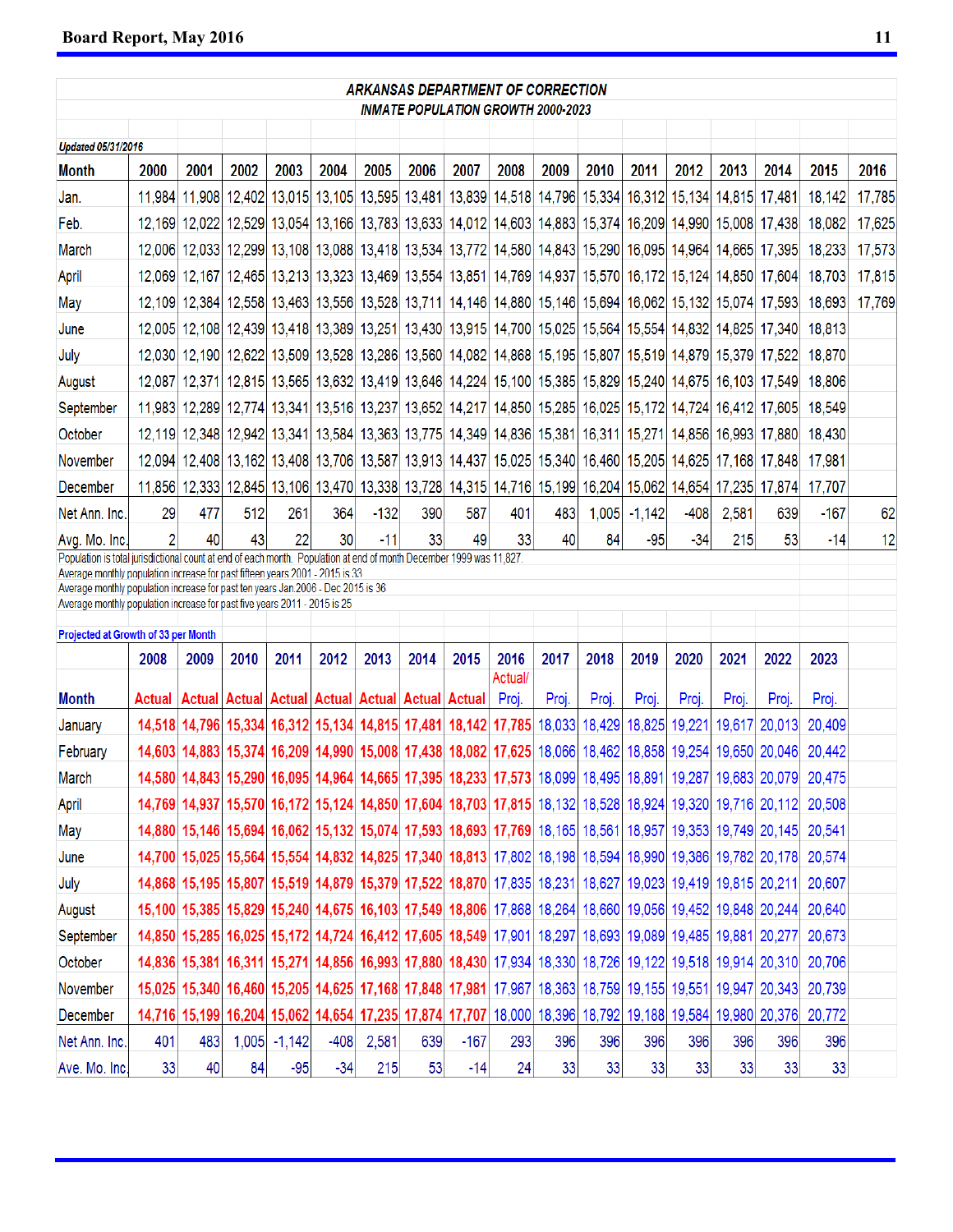## **Monthly Population Averages**

|                       | 5/2             | 5/3    | 5/4    | 5/5            | 5/6    | 5/9            | 5/10   | 5/11             | 5/12                                                                                                                                                                                                                            | 5/13   | 5/16   | 5/17   | 5/18             | 5/19   | 5/20   | 5/23   | 5/24   | 5/25   | 5/26             | 5/27   | 5/30            | 5/31   |            |       |
|-----------------------|-----------------|--------|--------|----------------|--------|----------------|--------|------------------|---------------------------------------------------------------------------------------------------------------------------------------------------------------------------------------------------------------------------------|--------|--------|--------|------------------|--------|--------|--------|--------|--------|------------------|--------|-----------------|--------|------------|-------|
| Unit/Center           |                 |        |        |                |        |                |        |                  |                                                                                                                                                                                                                                 |        |        |        |                  |        |        |        |        |        |                  |        |                 |        | <b>AVG</b> |       |
| Benton                | 337             | 338    | 336    | 336            | 334    | 335            | 331    | 329              | 329                                                                                                                                                                                                                             | 327    | 328    | 328    | 328              | 336    | 333    | 331    | 335    | 338    | 338              | 315    | 314             | 314    | 330        |       |
| Cummins               | 1,936           | .936   | ,931   | ,931           | ,937   | 1,930          | ,925   | .92 <sup>†</sup> | .921                                                                                                                                                                                                                            | ,917   | .935   | .954   | ,960             | ,956   | ,961   | .960   | ,965   | ,962   | ,960             | ,935   | ,923            | .923   | ,940       |       |
| Delta                 | 618             | 627    | 621    | 620            | 618    | 618            | 627    | 622              | 620                                                                                                                                                                                                                             | 626    | 625    | 625    | 622              | 622    | 619    | 619    | 619    | 627    | 625              | 619    | 619             | 619    | 622        |       |
| <b>EARReg</b>         | 1,689           | .690   | ,691   | ,686           | .686   | 1,693          | .693   | ,688             | .687                                                                                                                                                                                                                            | ,685   | .687   | .685   | .689             | .687   | .696   | .691   | .692   | .690   | .689             | .678   | ,671            | 1,671  | .687       |       |
| Ester                 | 367             | 371    | 374    | 372            | 375    | 375            | 377    | 377              | 377                                                                                                                                                                                                                             | 374    | 379    | 379    | 378              | 377    | 379    | 373    | 377    | 377    | 377              | 344    | 361             | 361    | 373        |       |
| Grimes                | 1.083           | 1.077  | .072   | .080           | .079   | 1.081          | 1,081  | .080             | .075                                                                                                                                                                                                                            | .072   | 1.079  | ,078   | 1.076            | ,078   | .080   | .073   | 1,073  | 1.079  | ,079             | .063   | .062            | 1.062  | 1.076      |       |
| Max Sec               | 673             | 674    | 673    | 672            | 681    | 681            | 681    | 682              | 683                                                                                                                                                                                                                             | 677    | 678    | 660    | 659              | 661    | 660    | 662    | 661    | 666    | 669              | 668    | 666             | 666    | 671        |       |
| McPherson             | 1,019           | ,020   | ,021   | .030           | .032   | 1.032          | 1,031  | ,033             | ,034                                                                                                                                                                                                                            | .035   | .034   | .032   | ,032             | ,031   | ,028   | .028   | ,028   | .026   | ,025             | ,017   | .001            | 1.001  | .026       |       |
| <b>MCWRC</b>          | 143             | 143    | 143    | 142            | 141    | 144            | 144    | 144              | 142                                                                                                                                                                                                                             | 142    | 142    | 142    | 141              | 141    | 141    | 142    | 142    | 142    | 142              | 133    | 140             | 140    | 142        |       |
| N Central             | 839             | 836    | 843    | 839            | 839    | 835            | 841    | 839              | 834                                                                                                                                                                                                                             | 831    | 840    | 840    | 839              | 836    | 840    | 840    | 837    | 833    | 833              | 822    | 834             | 834    | 837        |       |
| <b>NWAWRC</b>         | 100             | 100    | 100    | 100            | 100    | 100            | 99     | 100              | 100                                                                                                                                                                                                                             | 100    | 99     | 100    | 100              | 100    | 100    | 100    | 100    | 100    | 100              | 94     | 98              | 98     | 99         |       |
| <b>Ouachita River</b> | 1.795           | .789   | .792   | .805           | .809   | 1.796          | .807   | .799             | .809                                                                                                                                                                                                                            | .798   | .794   | .804   | .809             | .797   | .800   | .846   | .841   | .853   | ,841             | .822   | .826            | .826   | .812       |       |
| Randall L Williams    | 555             | 559    | 559    | 561            | 559    | 555            | 560    | 560              | 563                                                                                                                                                                                                                             | 561    | 558    | 557    | 559              | 556    | 558    | 556    | 555    | 553    | 555              | 536    | 550             | 550    | 556        |       |
| Pine Bluff            | 430             | 427    | 431    | 432            | 428    | 427            | 430    | 428              | 428                                                                                                                                                                                                                             | 430    | 429    | 430    | 429              | 430    | 430    | 433    | 431    | 429    | 431              | 416    | 434             | 434    | 429        |       |
| <b>PB</b> Reentry     | 53              | 52     | 53     | 53             | 54     | 54             | 54     | 54               | 54                                                                                                                                                                                                                              | 54     | 54     | 54     | 54               | 54     | 54     | 53     | 53     | 54     | 54               | 52     | 54              | 54     | 54         |       |
| TRCC                  | 128             | 128    | 128    | 128            | 128    | 128            | 128    | 127              | 127                                                                                                                                                                                                                             | 128    | 128    | 128    | 128              | 128    | 128    | 127    | 127    | 128    | 128              | 121    | 123             | 123    | 127        |       |
| Tucker                | 1,012           | ,011   | 1,012  | .008           | .006   | 1,004          | 1,012  | 1,004            | 001                                                                                                                                                                                                                             | ,007   | 1,008  | 1,006  | 1,011            | .014   | ,012   | 1,012  | 1,012  | 1,011  | ,014             | 993    | 987             | 987    | .007       |       |
| Vamer                 | 1,740           | ,739   | 1,738  | $1.74^{\circ}$ | 1,743  | 1,741          | 1.739  | 1.744            | 1.743                                                                                                                                                                                                                           | 1,746  | 1.741  | 1.738  | 1,74'            | .744   | 1.741  | 1.738  | 1.743  | 1.74'  | .740             | ,732   | .729            | 1,729  | 1.740      |       |
| Wrightsville          | 1.497           | 1.495  | 1.493  | 1.501          | 1.497  | $1.50^{\circ}$ | 1.501  | 1.496            | .489                                                                                                                                                                                                                            | 1.490  | 1.499  | 1.498  | 1.49'            | .490   | 1.491  | 1.497  | 1.499  | 1,488  | .488             | 1.460  | 1.489           | 1,489  | 1.493      |       |
| <b>Total ADC</b>      | 16,014          | 16.012 | 16,011 | 16.037         | 16,046 | 16,030         | 16,061 | 16,027           | 16.016                                                                                                                                                                                                                          | 16,000 | 16,037 | 16.038 | 16.046           | 16,038 | 16,051 | 16,081 | 16.090 | 16.097 | 16,088           | 15.820 | 15,881          | 15,881 | 16.018     | 16018 |
|                       |                 |        |        |                |        |                |        |                  |                                                                                                                                                                                                                                 |        |        |        |                  |        |        |        |        |        |                  |        |                 |        |            |       |
| <b>ALETA</b>          | 20              | 20     | 20     | 20             | 19     | 20             | 20     | 20               | 20                                                                                                                                                                                                                              | 20     | 20     | 20     | 20               | 20     | 20     | 20     | 20     | 20     | 20               | 20     | 19              | 19     | 20         |       |
| Ar State Police       | $\overline{65}$ | 65     | 65     | 64             | 62     | 62             | 62     | 62               | 62                                                                                                                                                                                                                              | 62     | 62     | 62     | 62               | 63     | 63     | 63     | 63     | 64     | 63               | 63     | $\overline{63}$ | 63     | 63         |       |
| Co Jail / M           | 1.081           | ,088   | ,109   | ,117           | 128    | ,144           | ,139   | ,161             | ,195                                                                                                                                                                                                                            | ,210   | ,194   | ,189   | ,222             | ,233   | ,255   | ,237   | ,242   | ,239   | ,277             | ,318   | ,165            | ,165   | 187        |       |
| Co Jail / F           |                 | 17     | 16     | 10             | 13     |                | 16     | 19               | 26                                                                                                                                                                                                                              | 27     | 32     | 36     | 39               | 46     | 50     | 40     | 39     | 37     | 44               | 27     |                 | 9      | 26         |       |
| Total Co Jail BK      | 1,085           | .105   | ,125   | ,127           | .141   | 1,153          | .155   | ,180             | $22^{\circ}$                                                                                                                                                                                                                    | .237   | 226    | .225   | .26 <sup>2</sup> | ,279   | 305    | 277    | .281   | .276   | ,32 <sup>1</sup> | 345    | .174            | .174   | .212       |       |
| Bowie Co., TX         | 334             | 335    | 336    | 336            | 333    | 333            | 334    | 334              | 334                                                                                                                                                                                                                             | 336    | 336    | 335    | 335              | 335    | 335    | 335    | 335    | 335    | 335              | 335    | 335             | 335    | 335        |       |
| 309/M                 | 237             | 236    | 235    | 233            | 233    | 233            | 233    | 248              | 249                                                                                                                                                                                                                             | 249    | 250    | 250    | 247              | 247    | 246    | 244    | 244    | 245    | 245              | 245    | 242             | 242    | 242        |       |
| 309/F                 | 34              | 34     | 34     | 34             | 32     | 32             | 31     | 31               | 32                                                                                                                                                                                                                              | 32     | 32     | 32     | 33               | 33     | 33     | 33     | 33     | 33     | 33               | 33     | 33              | 33     | 33         |       |
| Total Act 309         | 271             | 270    | 269    | 267            | 265    | 265            | 264    | 279              | 28 <sup>1</sup>                                                                                                                                                                                                                 | 281    | 282    | 282    | 280              | 280    | 279    | 277    | 277    | 278    | 278              | 278    | 275             | 275    | 275        |       |
| <b>Total Non ADC</b>  | 1,775           | 1,795  | 1,815  | 1,814          | ,820   | 1.833          | 1,835  | 1,875            | 1,918                                                                                                                                                                                                                           | 1,936  | 1,926  | 1,924  | 1,958            | ,977   | 2.002  | 1,972  | 1,976  | 1,973  | 2.01             | 2,041  | 1,866           | 1.866  | 1,905      |       |
|                       |                 |        |        |                |        |                |        |                  |                                                                                                                                                                                                                                 |        |        |        |                  |        |        |        |        |        |                  |        |                 |        |            |       |
| <b>Total</b>          | 17.789          |        |        |                |        |                |        |                  | 11,807 17,826 17,851 17,866 17,863 17,896 17,902 17,934 17,936 17,963 17,962 18,004 18,005 18,053 18,053 18,053 18,066 18,070 18,105 17,861 17,747 17,747 17,747 17,923 17,801 17,801 18,105 17,800 18,105 17,861 17,747 17,923 |        |        |        |                  |        |        |        |        |        |                  |        |                 |        |            | 17923 |
|                       |                 |        |        |                |        |                |        |                  |                                                                                                                                                                                                                                 |        |        |        |                  |        |        |        |        |        |                  |        |                 |        |            |       |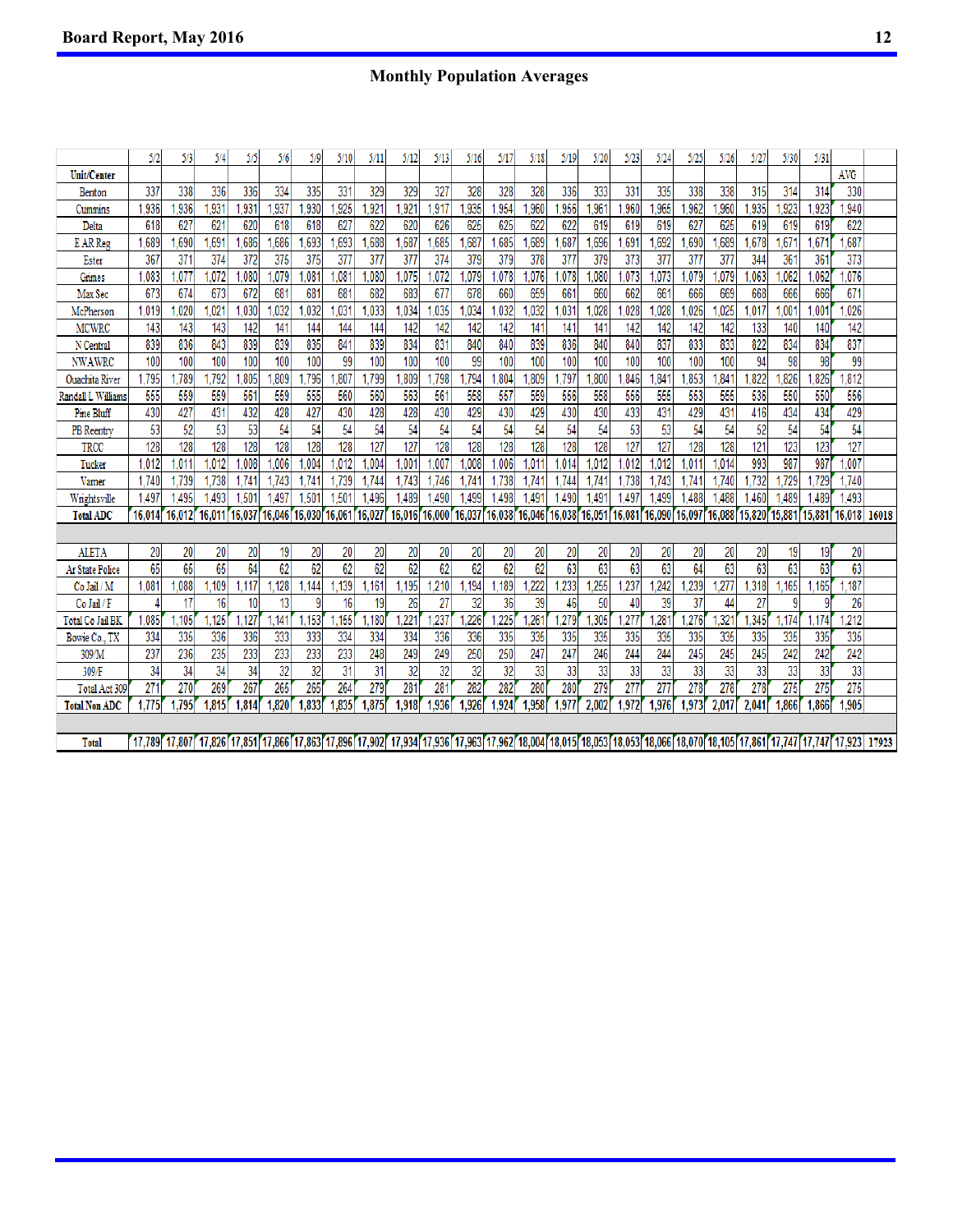# **ADC County Jail Backup FY2016**

| <b>DAY</b> |    | $Jul-15$                           | <b>Aug-15</b> | <b>Sep-15</b> | Oct-15 | <b>Nov-15</b> | <b>Dec-15</b> | <b>Jan-16</b> | Feb-16 | <b>Mar-16</b> | <b>Apr-16</b> | <b>May-16</b> |
|------------|----|------------------------------------|---------------|---------------|--------|---------------|---------------|---------------|--------|---------------|---------------|---------------|
| 1          |    | 2,674                              | 2,556         | 2,276         | 1,973  | 1,801         | 1,591         | 1,189         | 1,132  | 960           | 914           | 1,100         |
| 2          |    | 2,615                              | 2,556         | 2,274         | 1,979  | 1,829         | 1,570         | 1,189         | 1,155  | 936           | 914           | 1,085         |
| 3          |    | 2,618                              | 2,558         | 2,267         | 1,979  | 1,851         | 1,530         | 1,189         | 1,180  | 946           | 914           | 1,105         |
| 4          |    | 2,618                              | 2,572         | 2,236         | 1,979  | 1,862         | 1,487         | 1,189         | 1,201  | 947           | 909           | 1,125         |
| 5          | ¢. | 2,618                              | 2,592         | 2,236         | 1,938  | 1,869         | 1,487         | 1,155         | 1,213  | 947           | 916           | 1,127         |
| 6          |    | 2,618                              | 2,598         | 2,236         | 1,899  | 1,887         | 1,487         | 1142          | 1,213  | 947           | 912           | 1,141         |
| 7          |    | 2,638                              | 2,615         | 2,180         | 1,900  | 1,887         | 1,421         | 1,132         | 1,213  | 940           | 922           | 1,141         |
| 8          |    | 2,669                              | 2,615         | 2,180         | 1,895  | 1,887         | 1,390         | 1,100         | 1,187  | 971           | 929           | 1,141         |
| 9          |    | 2,686                              | 2,615         | 2,174         | 1,895  | 1,848         | 1,378         | 1,100         | 1,185  | 981           | 929           | 1,153         |
| 10         |    | 2,677                              | 2,621         | 2,181         | 1,895  | 1,839         | 1,370         | 1,100         | 1,216  | 1000          | 929           | 1,155         |
| 11         |    | 2,677                              | 2,625         | 2,147         | 1,895  | 1,854         | 1,341         | 1,042         | 1,226  | 1032          | 912           | 1,180         |
| 12         |    | 2,677                              | 2,597         | 2,147         | 1,895  | 1,854         | 1,341         | 1,031         | 1,219  | 1032          | 939           | 1,221         |
| 13         |    | 2,660                              | 2,606         | 2,147         | 1,879  | 1,826         | 1,341         | 1,010         | 1,219  | 1032          | 975           | 1,237         |
| 14         |    | 2,635                              | 2,607         | 2,116         | 1,897  | 1,826         | 1,323         | 1,005         | 1,219  | 999           | 1,001         | 1,237         |
| 15         |    | 2,614                              | 2,607         | 2,100         | 1,914  | 1,826         | 1,262         | 992           | 1,229  | 960           | 1,010         | 1,237         |
| 16         |    | 2,587                              | 2,607         | 2,074         | 1,886  | 1,819         | 1,276         | 992           | 1,229  | 974           | 1,010         | 1,226         |
| 17         |    | 2,576                              | 2,614         | 2,067         | 1,886  | 1,826         | 1,279         | 992           | 1,207  | 962           | 1,010         | 1,225         |
| 18         |    | 2,576                              | 2,651         | 2,034         | 1,886  | 1,826         | 1,234         | 1,007         | 1,239  | 917           | 1,028         | 1,261         |
| 19         |    | 2,576                              | 2,666         | 2,034         | 1,862  | 1,817         | 1,234         | 1,007         | 1,241  | 917           | 1,012         | 1,279         |
| 20         |    | 2,541                              | 2,705         | 2,034         | 1,872  | 1,805         | 1,234         | 1,027         | 1,241  | 917           | 1,006         | 1,305         |
| 21         |    | 2,550                              | 2,687         | 2,031         | 1,856  | 1,805         | 1,207         | 1,044         | 1,241  | 908           | 1,025         | 1,305         |
| 22         |    | 2,546                              | 2,687         | 2,023         | 1,853  | 1,805         | 1,201         | 1,072         | 1,243  | 908           | 1,038         | 1,305         |
| 23         |    | 2,542                              | 2,687         | 2,019         | 1,843  | 1,820         | 1,208         | 1,072         | 1,189  | 918           | 1,038         | 1,277         |
| 24         |    | 2,550                              | 2,685         | 2,034         | 1,843  | 1,780         | 1,241         | 1,072         | 1,155  | 888           | 1,038         | 1,281         |
| 25         |    | 2,550                              | 2,605         | 2,023         | 1,843  | 1,728         | 1,241         | 1,091         | 1,090  | 903           | 1,038         | 1,276         |
| 26         |    | 2,550                              | 2,553         | 2,023         | 1,821  | 1,634         | 1,241         | 1,088         | 1,043  | 903           | 1,066         | 1,321         |
| 27         |    | 2,533                              | 2,453         | 2,023         | 1,814  | 1,634         | 1,241         | 1,110         | 1,043  | 903           | 1,063         | 1,345         |
| 28         |    | 2,535                              | 2,309         | 2,027         | 1,815  | 1,634         | 1,241         | 1,139         | 1,043  | 879           | 1,075         | 1,345         |
| 29         |    | 2,525                              | 2,309         | 1,975         | 1,815  | 1,634         | 1,244         | 1,138         | 959    | 893           | 1,100         | 1,345         |
| 30         |    | 2,549                              | 2,309         | 1,958         | 1,801  | 1,634         | 1,212         | 1,138         |        | 892           | 1,100         | 1,174         |
| 31         |    | 2,556                              | 2,272         |               | 1,801  |               | 1,200         | 1,138         |        | 924           |               | 1,174         |
| Average    |    | 2,598<br>Totals do not include 200 | 2,572         | 2,109         | 1,881  | 1,798         | 1,324         | 1,087         | 1,178  | 943           | 989           | 1,220         |

Notes: Totals do not include 309 Contracts in County Jails (maximum of 336)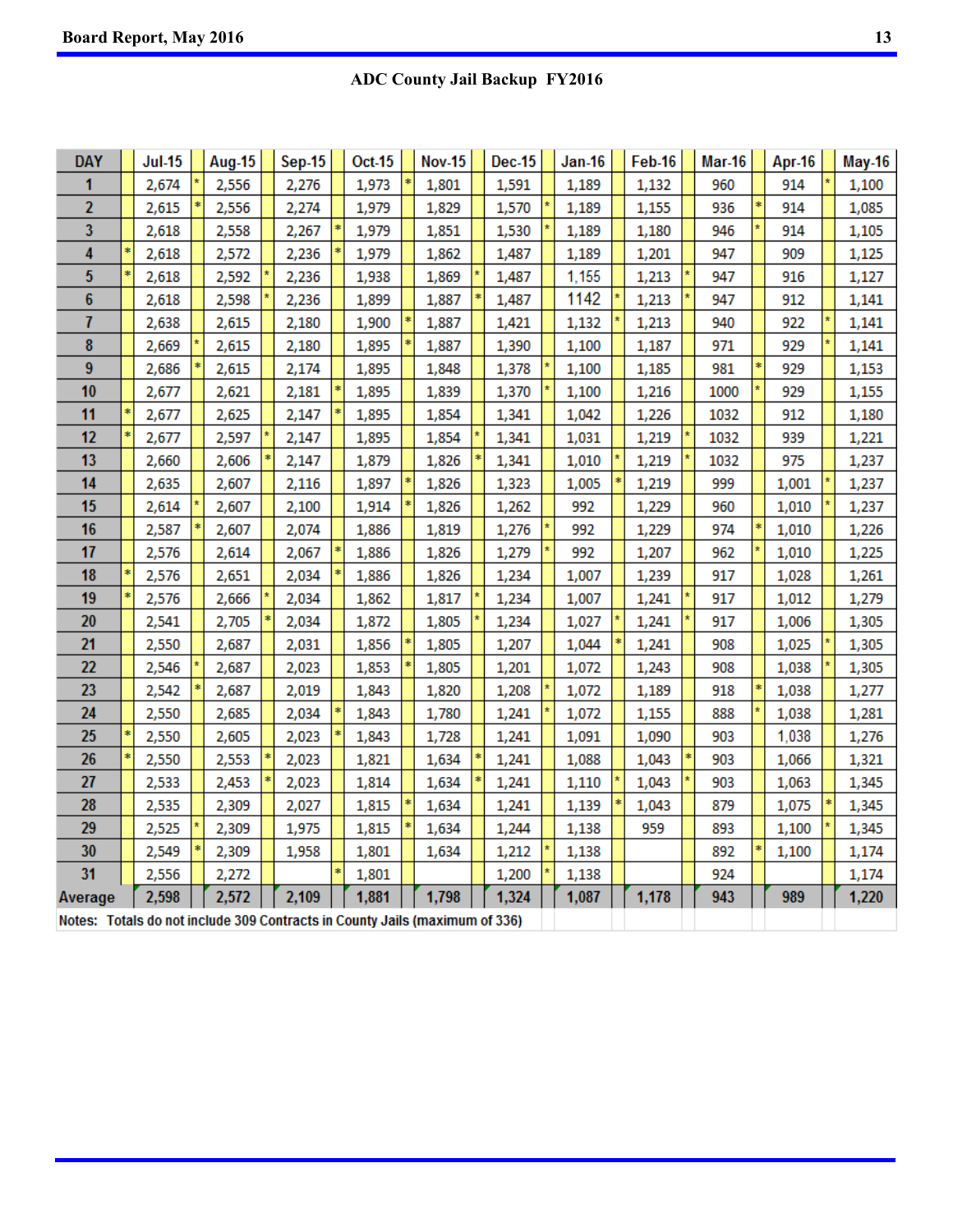# **CHAPLAINCY**

| Monthly Report for:<br><b>May 2016</b>                      | <b>BENTON</b>    | <b>CUMMINS</b> | DELTA REGIONAL       | EAST ARKANSAS   | <b>MAX</b><br>EAST ARKANSAS | <b>ESTER</b>   | GRIMES                  | <b>HAWKINS</b>          | MAXIMUM SECURITY        | <b>MCPHERSON</b> | NORTH CENTRAL     | <b>OUACHITA RIVER</b>   | <b>BLUFF</b><br>PINE | RANDALL L. WILLIAMS  | TUCKER                  | <b>VARNER</b>           | VARNER MAX       | WRIGHTSVILLE         | È                            | TOTAL        |
|-------------------------------------------------------------|------------------|----------------|----------------------|-----------------|-----------------------------|----------------|-------------------------|-------------------------|-------------------------|------------------|-------------------|-------------------------|----------------------|----------------------|-------------------------|-------------------------|------------------|----------------------|------------------------------|--------------|
| <b>Services Chaplains Oversaw</b>                           |                  |                |                      |                 |                             |                |                         |                         |                         |                  |                   |                         |                      |                      |                         |                         |                  |                      |                              |              |
| Christian<br>Population                                     | 7                | 15             | 0                    | $\overline{2}$  | 0                           | 15             | 22                      | 4                       | 10                      | 11               | 5                 | 50                      | $\overline{2}$       | 13                   | 9                       | $\overline{2}$          | $\overline{2}$   | 13                   | 0                            | 182          |
| Segregation                                                 | 0                | 0              | O                    | $\overline{2}$  | $\mathbf 0$                 | 0              | 0                       | 4                       | 0                       | O                | 0                 | $\mathbf 0$             | 0                    | $\mathbf 0$          | 0                       | $\overline{2}$          | $\overline{2}$   | 0                    | O                            | 10           |
| Muslim                                                      |                  |                |                      |                 |                             |                |                         |                         |                         |                  |                   |                         |                      |                      |                         |                         |                  |                      |                              |              |
| Population                                                  | 0                | 4              | 0                    | 2               | 0                           | 4              | 5                       | 0                       | 0                       | $\overline{2}$   | 0                 | 0                       | 1                    | 5                    | 0                       | 1                       | 1                | 0                    | 0                            | 25           |
| Segregation                                                 | 0                | 0              | O                    | $\overline{2}$  | $\mathbf 0$                 | $\mathbf 0$    | 0                       | 0                       | 0                       | O                | O                 | $\mathbf 0$             | $\bf{0}$             | $\mathbf 0$          | 0                       | 1                       | $\mathbf{1}$     | 0                    | O                            | 4            |
| <b>Volunteers in Charge</b>                                 |                  |                |                      |                 |                             |                |                         |                         |                         |                  |                   |                         |                      |                      |                         |                         |                  |                      | <b>Total Services</b>        | 221          |
| Protestant                                                  | 18               | 0              | 4                    | 31              | 0                           | 7              | 25                      | 9                       | 28                      | 42               | 76                | 65                      | 11                   | 8                    | 27                      | 3                       | 8                | 19                   | 4                            | 385          |
| Catholic                                                    | 0                | 0              | 0                    | 4               | 0                           | 0              | 3                       | $\mathbf 1$             | $\mathbf{1}$            | 3                | $\overline{2}$    | 1                       | $\mathbf 1$          | 1                    | $\mathbf 1$             | $\mathbf 1$             | 1                | 4                    | 4                            | 28           |
| Muslim                                                      | 0                | 0              | 0                    | 4               | 0                           | 0              | 0                       | 0                       | $\mathbf 0$             | 0                | 0                 | 6                       | 0                    | 1                    | 0                       | $\mathbf 0$             | 0                | 0                    | 0                            | 11           |
| Other                                                       | 4                | 0              | O                    | 8               | 0                           | 0              | 0                       | 0                       | 1                       | 4                | $\mathbf 0$       | $\mathbf{1}$            | $\mathbf 0$          | 0                    | 0                       | 0                       | $\mathbf 0$      | 0                    | 0                            | 18           |
| <b>Baptism</b>                                              | $\overline{0}$   | 4              | $\mathbf 0$          | 16              | $\mathbf 0$                 | $\pmb{0}$      | $\bf{0}$                | $\bf{0}$                | $\mathbf{1}$            | $\bf{0}$         | 4                 | $\mathbf 0$             | $\mathbf 0$          | 3                    | 5                       | $\bf{0}$                | $\bf{0}$         | 20                   | $\bf{0}$                     | 53           |
| Marriages                                                   | 1                | 0              | 0                    | $\bf o$         | 0                           | 3              | $\mathbf{1}$            | $\mathbf{O}$            | 2                       | $\mathbf{0}$     | $\bf{0}$          | $\mathbf{1}$            | $\bf{0}$             | $\mathbf{1}$         | $\mathbf{1}$            | $\mathbf 0$             | $\bf o$          | $\mathbf 0$          | $\bf{0}$                     | 10           |
| Distributed by Chaplains                                    |                  |                |                      |                 |                             |                |                         |                         |                         |                  |                   |                         |                      |                      |                         |                         |                  |                      |                              |              |
| <b>Greeting Cards</b>                                       | 1000             | 1500           | 0                    | 0               | 0                           | 50             | 236                     | 0                       | 300                     | 788              | 78                | 77                      | 280                  | 35                   | 314                     | 423                     | 235              | 0                    | 150                          | 5466         |
| Bibles, Quran, Torrah, Etc.                                 | 20               | 70             | 15                   | 79              | 3                           | 11             | 16                      | 20                      | 0                       | 94               | 42                | 87                      | 10                   | 18                   | 10                      | 193                     | 14               | 14                   | 0                            | 716          |
| <b>Study Course</b>                                         | 75               | 92             | 0                    | 0               | 0                           | $\mathbf 0$    | 12                      | 1                       | 163                     | 0                | 0                 | 15                      | 10                   | 15                   | 780                     | 141                     | $\overline{2}$   | 0                    | 0                            | 1306         |
| <b>Writing Supplies</b>                                     | 25               | 200            | 0                    | O               | 0                           | 0              | 16                      | 538                     | 700                     | $\bf{0}$         | 0                 | 50                      | O                    | 10                   | 0                       | $\mathbf 0$             | O                | 0                    | 280                          | 1819         |
| Literature                                                  | 100              | 1345           | 122                  | 385             | 21                          | $\bf{0}$       | 462                     | 4                       | 1100                    | 191              | 650               | 112                     | 300                  | 14                   | 310                     | 1245                    | 75               | 450                  | 175                          | 7061         |
| <b>Chaplain's Visits</b>                                    |                  |                |                      |                 |                             |                |                         |                         |                         |                  |                   |                         |                      |                      |                         |                         |                  |                      |                              |              |
| <b>Barracks</b>                                             | 74<br>39         | 134<br>62      | 16<br>4              | 36<br>30        | 15<br>9                     | 96<br>49       | 158<br>18               | 24<br>42                | 185<br>46               | 102<br>50        | 80<br>40          | 118<br>17.7             | 81<br>37             | 25<br>20             | 165<br>41.3             | 7<br>6                  | 4<br>7           | 30<br>30             | 0<br>$\mathbf 0$             | 1350<br>548  |
| Approximate Hours Spent in Barracks<br>Inmate Office visits | 76               | 72             | 38                   | 54              | 20                          | 116            | 342                     | 45                      | 7                       | 80               | 37                | 92                      | 102                  | 135                  | 168                     | 58                      | 0                | 42                   | 3                            | 1487         |
| Other Office visits                                         | 0                | 24             | $\overline{2}$       | 0               | $\mathbf 0$                 | 6              | 46                      | 0                       | 10                      | 4                | 0                 | 30                      | 10                   | 10                   | 30                      | 63                      | 0                | 30                   | 0                            | 265          |
| Hospital                                                    | 0                | 8              | O                    | 0               | 0                           | 0              | $\overline{\mathbf{2}}$ | 0                       | 0                       | 0                | 0                 | 22                      | O                    | 9                    | 0                       | 3                       | 0                | 0                    | 0                            | 44           |
| Infirmary/Sick Call                                         | 0                | 4              | $\overline{2}$       | $\overline{2}$  | $\mathbf 0$                 | 4              | 16                      | 2                       | 4                       | 4                | $\overline{2}$    | 5                       | 4                    | 10                   | $\overline{2}$          | $\mathbf 0$             | 0                | 8                    | 0                            | 69           |
| Admin Seg                                                   | 4                | 12             | 0                    | $\bf{0}$        | 20                          | 0              | 0                       | 0                       | 41                      | 8                | 0                 | $\overline{7}$          | 0                    | 0                    | 0                       | 0                       | $\bf{0}$         | 5                    | 0                            | 97           |
| Segregation                                                 | 0                | 0              | 0                    | 13              | 0                           | 0              | 39                      | 3                       | 0                       | 8                | 0                 | 14                      | 4                    | 10                   | 0                       | 0                       | 20               | 5                    | 0                            | 116          |
| Punitive                                                    | 0                | 13             | $\overline{2}$       | 5               | $\mathbf 0$                 | 0              | 0                       | 0                       | 21                      | 8                | 3                 | 14                      | 4                    | 10                   | $\overline{a}$          | $\mathbf 0$             | $\mathbf 0$      | 5                    | $\mathbf 0$                  | 87           |
| PС<br>Visitation Days                                       | 0<br>1           | 0<br>0         | 1<br>O               | O<br>$\bf{0}$   | 0<br>0                      | 0<br>$\bf{0}$  | 0<br>0                  | 0<br>0                  | 0<br>0                  | 8<br>O           | $\overline{2}$    | 0<br>3                  | O<br>$\bf{0}$        | 0<br>0               | 0<br>0                  | 0<br>$\bf{0}$           | 0<br>$\mathbf 0$ | 5<br>0               | 0<br>0                       | 14<br>6      |
| <b>Volunteer Visits</b>                                     |                  |                |                      |                 |                             |                |                         |                         |                         |                  |                   |                         |                      |                      |                         |                         |                  |                      |                              |              |
| <b>RCV</b>                                                  | 4                | 4              | 0                    | 0               | 0                           | 0              | 5                       | 4                       | 29                      | 21               | 0                 | 123                     | 0                    | 18                   | 13                      | 0                       | 0                | 0                    | 0                            | 221          |
| OCV                                                         | 15               | 0              | 5                    | O               | $\mathbf 0$                 | 6              | 0                       | 46                      | 48                      | 94               | 21                | 12                      | 42                   | 53                   | 61                      | 17                      | 0                | 40                   | 50                           | 510          |
| Spiritual Advisor                                           | 1                | 1              | 0                    | 0               | 0                           | 0              | 1                       | 0                       | 0                       | $\overline{2}$   | 0                 | 4                       | $\mathbf 1$          | 3                    | 28                      | 1                       | 0                | $\mathbf{1}$         | 0                            | 43           |
| <b>CRA</b>                                                  | 26               | 42             | 8                    | 80              | 0                           | 10             | 76                      | 12                      | 110                     | 74               | 88                | 137                     | 22                   | 8                    | 62                      | 53                      | 20               | 28                   | 0                            | 856          |
| <b>Religious Volunteer Hours</b>                            |                  |                |                      |                 |                             |                |                         |                         |                         |                  |                   |                         |                      |                      |                         |                         |                  |                      |                              |              |
| Volunteer Hours                                             | 81<br>101        | 82<br>188      | 28<br>0              | 217<br>$\bf{0}$ | 0<br>0                      | 32<br>96       | 280<br>55               | 50<br>132               | 464<br>92               | 393              | 368<br>190        | 901<br>229              | 148<br>50            | 421                  | 445<br>146              | 538<br>56               | 20<br>0          | 69<br>220            | 50<br>0                      | 4587<br>1872 |
| DENOMINATIONAL/VOLUNTEER CHAPLAIN HOURS                     |                  |                |                      |                 |                             |                |                         |                         |                         | 165              |                   |                         |                      | 152                  |                         |                         |                  |                      | <b>Total Volunteer Hours</b> | 6459         |
| <b>Other Activities of Chaplain</b>                         |                  |                |                      |                 |                             |                |                         |                         |                         |                  |                   |                         |                      |                      |                         |                         |                  |                      |                              |              |
| <b>Counseled Employees</b>                                  | 3                | 23             | 0                    | 2               | 0                           | 15             | 25                      | 3                       | 2                       | $\overline{2}$   | $\overline{2}$    | 96                      | 10                   | 18                   | 2                       | 2                       | 0                | 5                    | 0                            | 210          |
| Orientation Sessions                                        | 0                | 4              | O                    | 1               | $\mathbf 0$                 | 0              | 0                       | $\mathbf{1}$            | 0                       | 4                | $\mathbf{1}$      | $\mathbf 0$             | $\mathbf 0$          | $\mathbf 0$          | 0                       | $\mathbf 0$             | $\mathbf 0$      | $\bf{0}$             | 0                            | 11           |
| Free World Devotions                                        | 0                | 8              | O                    | 4               | 0                           | 4              | 0                       | 0                       | 0                       | $\overline{2}$   | 0                 | 5                       | 12                   | 12                   | 0                       | 2                       | 0                | O                    | 0                            | 49           |
| Spoke in Churches<br>Crisis Intervention Sessions           | 3<br>7           | 18<br>39       | 0<br>3               | 20<br>$\bf{0}$  | $\mathbf 0$<br>0            | 8<br>7         | 18<br>16                | $\overline{2}$<br>0     | 0<br>5                  | 2<br>6           | $\mathbf{1}$<br>6 | 7<br>12                 | 12<br>12             | 12<br>$\overline{7}$ | 4<br>23                 | $\mathbf 0$<br>8        | 0<br>3           | 16<br>23             | 0<br>0                       | 123<br>177   |
| Marriage Counseling                                         | 1                | 7              | O                    | $\overline{2}$  | O                           | 3              | 1                       | O                       | O                       | O                | $\bf{0}$          | 1                       | 0                    | 0                    | 0                       | 0                       | 0                | 0                    | 0                            | 15           |
| Denominational Meeting                                      | 0                | 4              | O                    | $\mathbf 0$     | $\mathbf 0$                 | O              | $\bf{0}$                | O                       | $\bf{0}$                | 0                | $\overline{2}$    | $\mathbf 0$             | $\bf{0}$             | $\mathbf 0$          | O                       | $\mathbf 0$             | 0                | 0                    | 0                            | 6            |
| Chaplain's Meeting                                          | 0                | 0              | O                    | $\overline{2}$  | 0                           | $\mathbf{1}$   | $\mathbf 0$             | 2                       | O                       | $\mathbf 1$      | $\mathbf{1}$      | 3                       | $\mathbf{1}$         | $\mathbf{1}$         | $\mathbf 1$             | 13                      | 0                | 3                    | 0                            | 29           |
| Volunteer Training Session                                  | $\mathbf{1}$     | 0              | 0                    | 1               | 0                           | 9              | 0                       | 0                       | 0                       | 0                | 0                 | 8                       | 0                    | $\mathbf 0$          | $\mathbf{1}$            | 1                       | 0                | 0                    | 0                            | 21           |
| Choir Trip                                                  | 0                | 0              | 0                    | 0               | 0                           | 0              | 0                       | 0                       | 0                       | 0                | 0                 | 0                       | 0                    | 0                    | 0                       | 0                       | 0                | 0                    | 0                            | 0            |
| <b>Chaplain Transfers</b>                                   | $\mathbf 0$      | 0              | $\bullet$            | $\mathbf 0$     | $\mathbf 0$                 | 0              | 0                       | $\bf{0}$                | $\mathbf{1}$            | $\pmb{0}$        | $\mathbf 0$       | $\mathbf 0$             | $\mathbf 0$          | $\mathbf 0$          | $\bf{0}$                | $\mathbf 0$             | $\pmb{0}$        | $\mathbf 0$          | $\bf{0}$                     | $\mathbf{1}$ |
| <b>Chaplain Promotions</b>                                  | 0                | $\bf{0}$       | $\mathbf{O}$         | $\mathbf 1$     | $\mathbf 0$                 | $\mathbf 0$    | $\mathbf 0$             | $\mathbf 0$             | $\mathbf 0$             | $\mathbf 0$      | $\mathbf{O}$      | $\mathbf 0$             | $\mathbf{O}$         | $\mathbf 0$          | $\mathbf 0$             | $\bf{0}$                | $\mathbf 0$      | $\mathbf 0$          | $\bf{0}$                     | $\mathbf 1$  |
|                                                             |                  |                |                      |                 |                             |                |                         |                         |                         |                  |                   |                         |                      |                      |                         |                         |                  |                      |                              |              |
| <b>PAL PROGRAM</b><br>Enrolled at start of month            | 0                | 47             | 14                   | 50              | 0                           | 0              | 51                      | 53                      | 22                      | 32               | 31                | 42                      | 0                    | 28                   | 62                      | 41                      | 0                | 26                   | 0                            | 499          |
| Enrolled during the month                                   | 0                | 5              | $\mathbf 0$          | 3               | $\mathbf 0$                 | 0              | $\mathbf 1$             | $\overline{\mathbf{2}}$ | 3                       | 6                | $\mathbf{3}$      | $\overline{\mathbf{3}}$ | $\bf o$              | 4                    | 9                       | $\overline{7}$          | $\bf{0}$         | $\overline{7}$       | O                            | 53           |
| Removed From PAL Program                                    |                  |                |                      |                 |                             |                |                         |                         |                         |                  |                   |                         |                      |                      |                         |                         |                  |                      |                              |              |
| # Paroled                                                   | 0                | 0              | 0                    | 2               | 0                           | 0              | 1                       | 2                       | 0                       | 4                | 3                 | 0                       | 0                    | 0                    | 3                       | 0                       | 0                | 3                    | 0                            | 18           |
| # Completed                                                 | 0                | $\mathbf{1}$   | O                    | $\overline{2}$  | $\mathbf 0$                 | 0              | 0                       | $\mathbf{1}$            | O                       | 1                | $\overline{2}$    | $\mathbf{1}$            | $\bf o$              | $\mathbf{1}$         | $\overline{\mathbf{2}}$ | $\overline{2}$          | 0                | $\mathbf{1}$         | $\mathbf 0$                  | 14           |
| # Withdrew                                                  | 0                | 1              | 0                    | 0               | 0                           | O              | 0                       | 4                       | 0                       | 1                | 3                 | 0                       | 0                    | 0                    | $\overline{\mathbf{2}}$ | 4                       | 0                | 0                    | 0                            | 15           |
| # Removed                                                   | 0                | 3              | 0                    | 0               | 0                           | 0              | $\mathbf{1}$            | $\overline{2}$          | 1                       | 3                | $\mathbf{1}$      | 0                       | 0                    | 3                    | $\overline{2}$          | $\overline{\mathbf{2}}$ | 0                | $\mathbf 0$          | 0                            | 18           |
| # Transferred                                               | 0                | 0              | O                    | 1               | 0                           | 0              | 0                       | 1                       | 1                       | 1                | 0                 | 1                       | 0                    | 0                    | 0                       | 0                       | 0                | 0                    | 0                            | 5            |
| Total Removed from PAL Program                              | 0                | 5              | O                    | 5               | $\mathbf 0$                 | 0              | O                       | 11                      | $\overline{\mathbf{2}}$ | 10               | 9                 | $\overline{2}$          | $\bf o$              | 4                    | 9                       | 8                       | 0                | 4                    | O                            | 70           |
| Total Enrolled at the End of the Month<br>Volunteers In PAL | 0<br>$\mathbf 0$ | 47<br>28       | 14<br>$\overline{2}$ | 48<br>10        | 0<br>$\bf{0}$               | O<br>$\pmb{0}$ | 50<br>19                | 44<br>14                | 23<br>10                | 28<br>32         | 25<br>6           | 43<br>$\bf{0}$          | $\bf o$<br>$\bf{0}$  | 28<br>6              | 62<br>7                 | 40<br>$\overline{2}$    | 0<br>$\bf{0}$    | 29<br>$\overline{4}$ | 0<br>$\bf{0}$                | 481<br>140   |
|                                                             |                  |                |                      |                 |                             |                |                         |                         |                         |                  |                   |                         |                      |                      |                         |                         |                  |                      |                              |              |
| <b>Special Events:</b>                                      | 5                | $\mathbf{1}$   | $\mathbf{O}$         | $\pmb{0}$       | 0                           | $\mathbf 0$    | $\mathbf{1}$            | $\mathbf{1}$            | $\pmb{0}$               | $\mathbf{3}$     | $\mathbf 1$       | $\bf{0}$                | $\mathbf{O}$         | $\mathbf 1$          | 0                       | 3                       | $\mathbf{1}$     | $\mathbf 1$          | $\bf{0}$                     | 18           |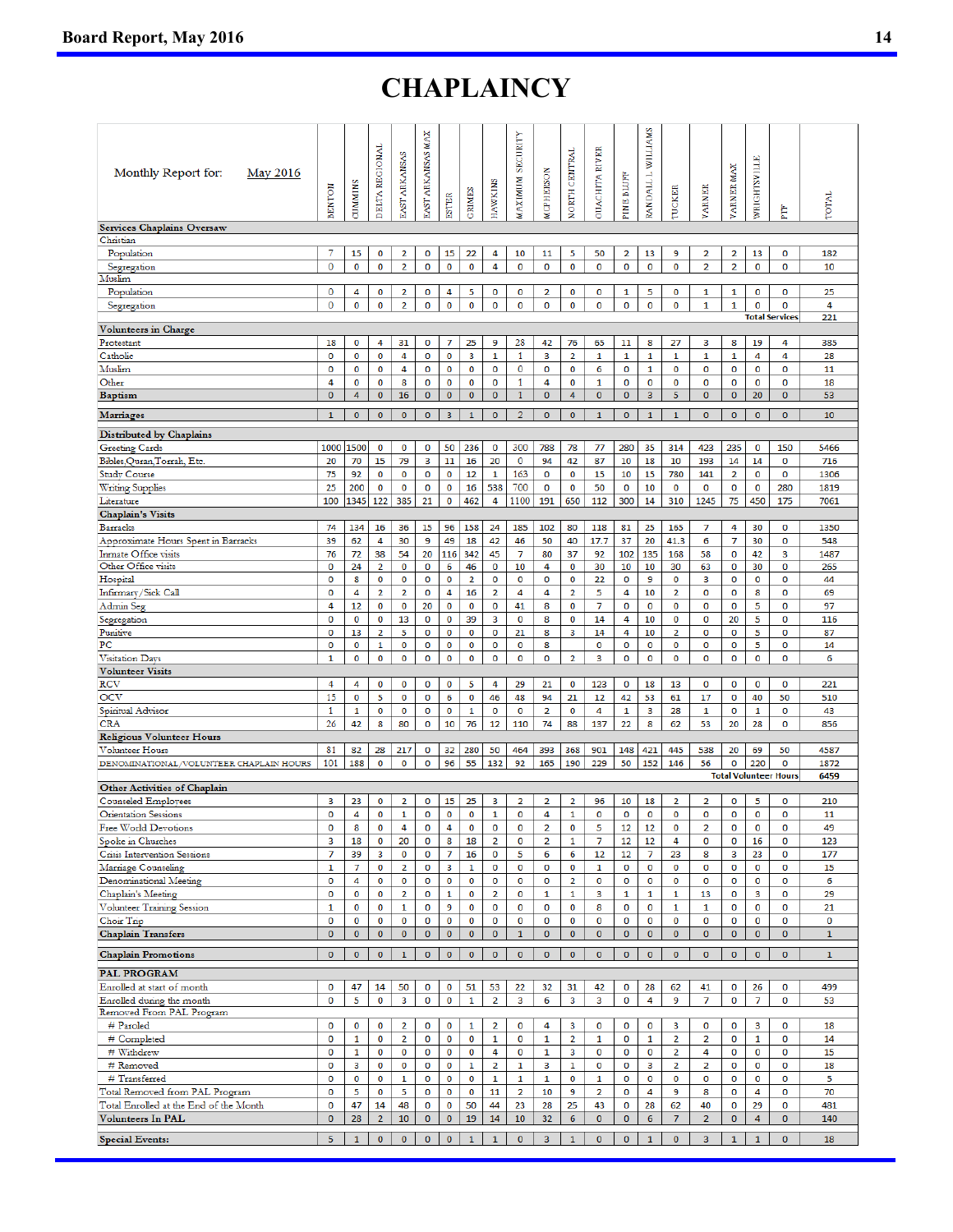# **Medical Grievances**

| Unit                    | Acknowledged/<br>Received | Rejected       | Signed by Dep<br>Director<br>Reviewed & | With Merit     | With Merit, but<br>Resolved | % With Merit | Without Merit |
|-------------------------|---------------------------|----------------|-----------------------------------------|----------------|-----------------------------|--------------|---------------|
| <b>Benton</b>           | 0                         | 0              | 0                                       | 0              | 0                           | 0%           | 0             |
| <b>Boot Camp</b>        | 0                         | 0              | 0                                       | 0              | 0                           | 0%           | 0             |
| <b>Bowie Co.</b>        | 3                         | 0              | 3                                       | 0              | 0                           | 0%           | 3             |
| <b>CMU</b>              | 0                         | 0              | 0                                       | 0              | 0                           | 0%           | 0             |
| <b>Cummins</b>          | 27                        | 6              | 21                                      | 3              | 0                           | 14%          | 18            |
| <b>Delta</b>            | 9                         | 1              | 8                                       | $\overline{2}$ | 0                           | 25%          | 6             |
| <b>EARU</b>             | 15                        | 4              | 11                                      | 0              | 0                           | 0%           | 11            |
| <b>EARU Max</b>         | 45                        | 6              | 39                                      | 5              | 0                           | 13%          | 34            |
| <b>Ester</b>            | 2                         | 0              | 2                                       | 1              | 0                           | 0%           | 1             |
| <b>Grimes</b>           | 20                        | 3              | 17                                      | 0              | 1                           | 6%           | 16            |
| <b>Hawkins</b>          | $\overline{2}$            | 0              | 2                                       | 0              | 0                           | 0%           | 2             |
| <b>McPherson</b>        | 13                        | 3              | 10                                      | 1              | 1                           | 20%          | 8             |
| <b>MCWRC</b>            | 0                         | 0              | 0                                       | 0              | 0                           | 0%           | 0             |
| <b>MSU</b>              | 42                        | 2              | 40                                      | 5              | 0                           | 13%          | 35            |
| <b>North Central</b>    | 16                        | 1              | 15                                      | 2              | 0                           | 13%          | 13            |
| <b>NWAWRC</b>           | 0                         | 0              | 0                                       | 0              | 0                           | 0%           | 0             |
| <b>Ouachita</b>         | 15                        | 4              | 11                                      | 0              | 0                           | 0%           | 11            |
| <b>Pine Bluff</b>       | 3                         | $\overline{2}$ | 1                                       | 0              | 0                           | 0%           | 1             |
| <b>Randall Williams</b> | 7                         | 0              | 7                                       | 0              | 1                           | 0%           | 6             |
| <b>SNN</b>              | 0                         | 0              | 0                                       | 0              | 0                           | 0%           | 0             |
| <b>TRCC</b>             | 0                         | 0              | 0                                       | 0              | 0                           | 0%           | 0             |
| <b>Tucker</b>           | 15                        | 1              | 14                                      | 0              | 1                           | 0%           | 13            |
| <b>Varner</b>           | 40                        | 1              | 39                                      | 1              | 0                           | 0%           | 38            |
| <b>Varner S Max</b>     | 78                        | 5              | 73                                      | 6              | 0                           | 8%           | 67            |
| WRU                     | 9                         | 0              | 9                                       | 1              | 0                           | 0%           | 8             |
| WHM                     | 2                         | 0              | 2                                       | 0              | 0                           | 0%           | 2             |
| <b>WWR</b>              | 0                         | 0              | 0                                       | 0              | 0                           | 0%           | 0             |
| <b>TOTAL</b>            | 363                       | 39             | 324                                     | 27             | 4                           | 10%          | 293           |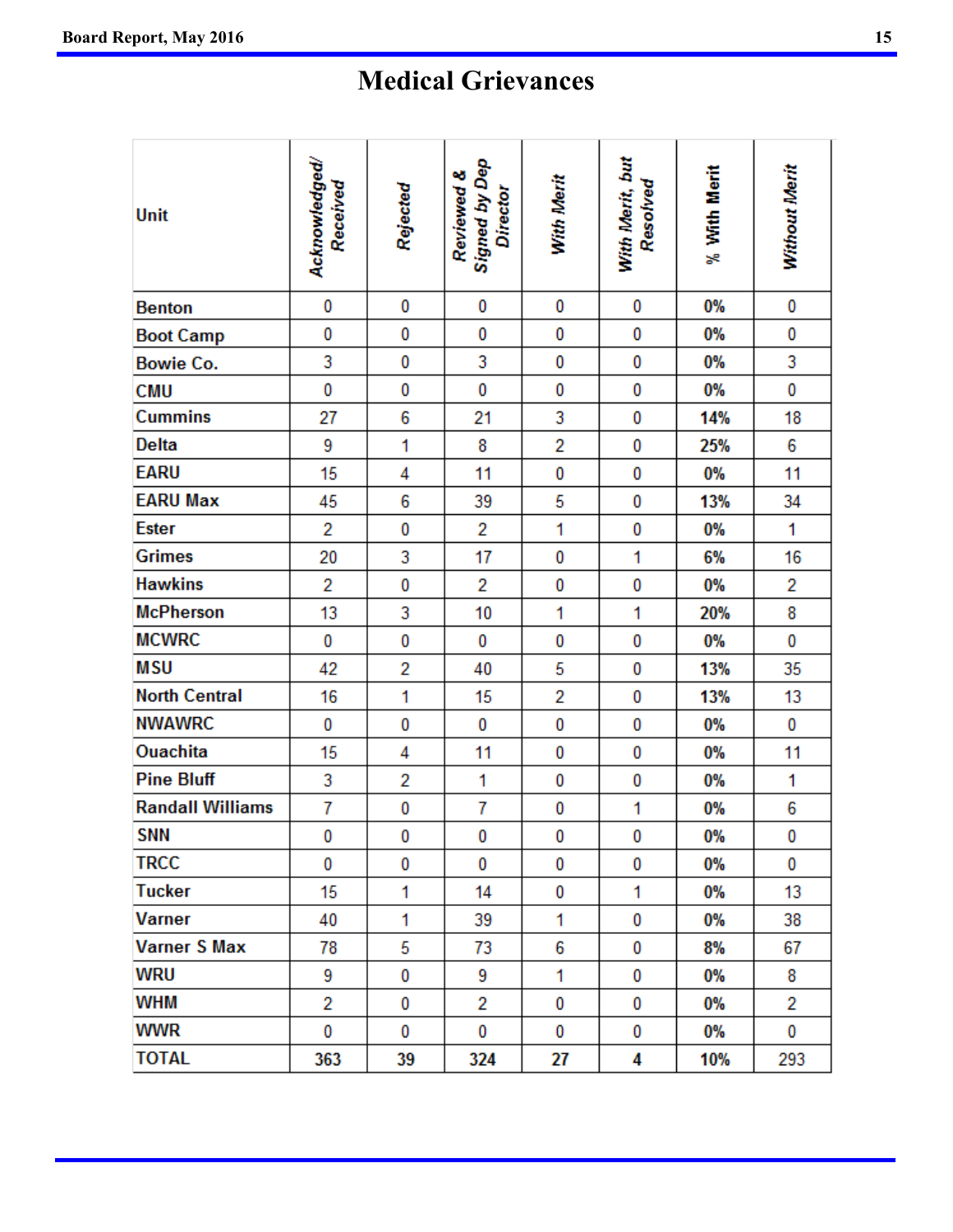# **ADC INPATIENT AND EMERGENCY ROOM UTILIZATION**

| <b>ADC Inpatient Statistics Past 12 Months</b> |      |      |      |             |      |            |            |      |      |      |      |      |         |
|------------------------------------------------|------|------|------|-------------|------|------------|------------|------|------|------|------|------|---------|
|                                                | 2015 |      |      |             |      |            |            |      | 2016 |      |      |      |         |
|                                                | June | July | Aug  | <b>Sept</b> | Oct  | <b>Nov</b> | <b>Dec</b> | Jan  | Feb  | Mar  | Apr  | May  | Average |
| <b>Admissions</b>                              | 45   | 51   | 58   | 54          | 58   |            | 55         | 53   | 58   | 57   | 66   | 50   | 54.3    |
| <b>Hospital Days</b>                           | 1731 | 208  | 235  | 252         | 280  | 195        | 237        | 226  | 296  | 276  | 324  | 298  | 250.0   |
| <b>Average Length of Stav</b>                  | 3.84 | 4.08 | 4.05 | 4.67        | 4.83 | 4.15       | 4.31       | 4.26 | 5.10 | 4.84 | 4.91 | 5.96 | 4.60    |

|                              | <b>ADC ER Visits Past 12 Months</b> |      |     |             |     |            |            |     |      |     |     |     |         |
|------------------------------|-------------------------------------|------|-----|-------------|-----|------------|------------|-----|------|-----|-----|-----|---------|
|                              | 2015                                |      |     |             |     |            |            |     | 2016 |     |     |     |         |
|                              | June                                | July | Aug | <b>Sept</b> | Oct | <b>Nov</b> | <b>Dec</b> | Jan | Feb  | Mar | Apr | May | Average |
| <b>Emergency Room Visits</b> | 77                                  | 99   |     | 76          | 72  | 63         | 78         | 701 | 100  | 99  | 951 | 108 | 84.3    |





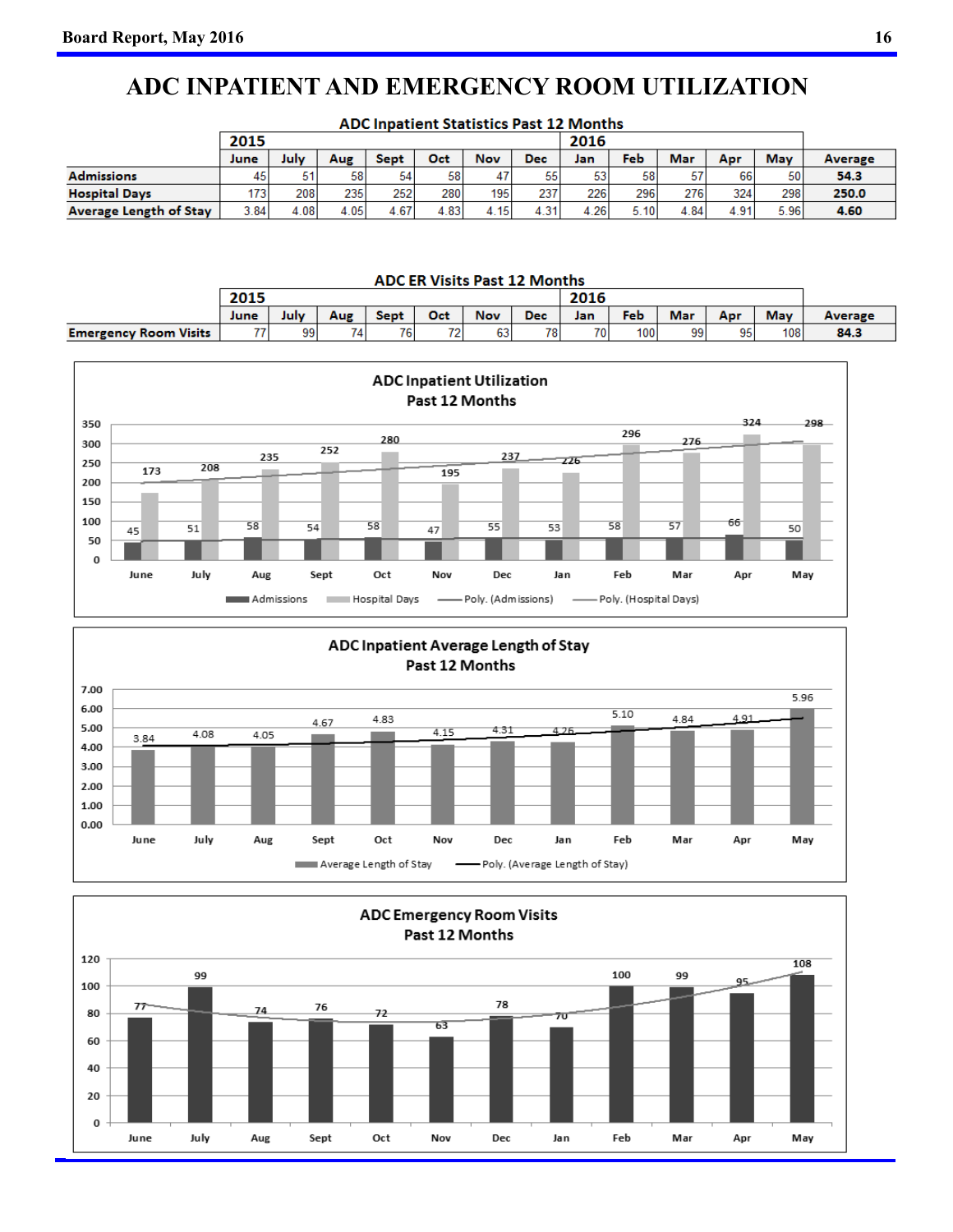# **Board Report, May 2016** 17

# Monthly Purchase Orders Over \$10,000

|                                                                             | <b>DESCRIPTION</b>                           | <b>LOCATION</b>                                      | PO#                      | <b>PURCHASE AMOUNT</b>      | <b>FUND</b>                                            |
|-----------------------------------------------------------------------------|----------------------------------------------|------------------------------------------------------|--------------------------|-----------------------------|--------------------------------------------------------|
|                                                                             | <b>Shop &amp; Industrial Supplies</b>        | <b>Cummins Unit</b>                                  | 4501621088               | \$12,747.01                 |                                                        |
| <b>WW Grainger Inc</b><br><b>AR Dept of Correction Industries</b>           | <b>Inmate Clothing</b>                       | <b>Ouachita Unit</b>                                 | 4501621279               | \$47,295.10                 | <b>Operational Budget</b><br><b>Operational Budget</b> |
| <b>AR Dept of Correction Industries</b>                                     | <b>Inmate Clothing</b>                       | <b>Grimes Unit</b>                                   | 4501621426               | \$20,853.13                 | <b>Operational Budget</b>                              |
| <b>AR Dept of Correction Industries</b>                                     | <b>Mattresses</b>                            | <b>Ester Unit</b>                                    | 4501621808               | \$34,571.25                 | <b>Ester Unit</b>                                      |
| <b>Sysco Food Services of AR Inc.</b>                                       | <b>Food Purchases</b>                        | <b>Central Warehouse</b>                             | 4501621988               | \$13,890.60                 | <b>Operational Budget</b>                              |
| <b>Robbins Sales Company Inc</b>                                            | <b>Food Purchases</b>                        | <b>Central Warehouse</b>                             | 4501622006               | \$78,294.88                 | <b>Operational Budget</b>                              |
| <b>National Food Group</b>                                                  | <b>Food Purchases</b>                        | <b>Central Warehouse</b>                             | 4501622011               | \$40,066.80                 | <b>Operational Budget</b>                              |
| <b>AR Dept of Correction Industries</b>                                     | <b>Food Purchases</b>                        | <b>Central Warehouse</b>                             | 4501622014               | \$22,160.00                 | <b>Operational Budget</b>                              |
| <b>Atlantic Beverage Company</b>                                            | <b>Food Purchases</b>                        | <b>Central Warehouse</b>                             | 4501622024               | \$28,713.20                 | <b>Operational Budget</b>                              |
| <b>A C Sales Co</b>                                                         | <b>Food Purchases</b>                        | <b>Central Warehouse</b>                             | 4501622037               | \$11,512.00                 | <b>Operational Budget</b>                              |
| <b>JMS Russel Metals Corp</b>                                               | <b>Sheet Metal</b>                           | <b>Tucker Unit/Industry</b>                          | 4501621593               | \$33,291.00                 | <b>Operational Industry Budget</b>                     |
| <b>Razor Chemical Inc</b>                                                   | <b>Chemicals</b>                             | <b>Delta Regional Janitorial Factory</b>             | 4501621852               | \$17,771.10                 | <b>Operational Industry Budget</b>                     |
| <b>Dreamline Mfg Inc</b>                                                    | <b>Mattress Foam</b>                         | <b>Tucker Unit/Industry</b>                          | 4501621610               | \$31,500.00                 | <b>Operational Industry Budget</b>                     |
| <b>Shamrock Meat Inc</b>                                                    | <b>Ground Beef</b>                           | <b>Cummins Cold Storage Facility</b>                 | 4501621614               | \$180,400.00                | <b>Operational Farm Budget</b>                         |
| <b>Green Point AG LLC</b>                                                   | <b>Herbicide</b>                             | <b>Cummins Chemical Shed</b>                         | 4501621606               | \$13,945.00                 | <b>Operational Farm Budget</b>                         |
| <b>Acadian Hardwoods &amp; Cypress</b>                                      | Plywood                                      | <b>Wrightsville ACI Warehouse</b>                    | 4501621015<br>4501622444 | \$10,908.00                 | <b>Operational Industry Budget</b>                     |
| <b>American Paper &amp; Twine Co</b><br>William R Hill & Co Inc             | <b>Paper Towels</b><br><b>Food Purchases</b> | <b>Central Warehouse</b><br><b>Central Warehouse</b> | 4501622453               | \$11,039.62<br>\$248,988.98 | <b>Operational Budget</b><br><b>Operational Budget</b> |
| Chapel Hardware & Garden Center Lawn Equipment                              |                                              | <b>Ester Unit</b>                                    | 4501622622               | \$10,679.23                 | <b>Ester Unit</b>                                      |
| <b>Terry Ace Hardware</b>                                                   | <b>Camera Equipment</b>                      | <b>McPherson Unit</b>                                | 4501622665               | \$14,851.75                 | <b>Telephone Funds</b>                                 |
| <b>Layne Christensen Company</b>                                            | <b>Water Well Drilling</b>                   | <b>Tucker Unit</b>                                   | 4501622846               | \$387,779.50                | <b>Prison housing</b>                                  |
| <b>Central Restaurant Products Inc</b>                                      | <b>Tilt Skillet</b>                          | <b>Hawkins Unit</b>                                  | 4501622825               | \$16,098.13                 | <b>Operational Budget</b>                              |
| <b>Fastenal Co</b>                                                          | <b>Camera Equipment</b>                      | <b>McPherson Unit</b>                                | 4501623103               | \$115,689.38                | <b>Operational Budget</b>                              |
| <b>Fastenal Co</b>                                                          | <b>Camera Equipment</b>                      | <b>McPherson Unit</b>                                | 4501623200               | \$123,516.16                | <b>Operational Budget</b>                              |
| <b>Fastenal Co</b>                                                          | <b>Camera Equipment</b>                      | <b>McPherson Unit</b>                                | 4501622843               | \$455,292.24                | <b>Operational Budget</b>                              |
| <b>AR Dept of Correction Industries</b>                                     | <b>Janitorial Supplies</b>                   | <b>Central Warehouse</b>                             | 4501623464               | \$70,132.09                 | <b>Operational Budget</b>                              |
| <b>U S Foods</b>                                                            | <b>Food Purchases</b>                        | <b>Central Warehouse</b>                             | 4501623452               | \$98,488.96                 | <b>Operational Budget</b>                              |
| William R Hill & Co Inc                                                     | <b>Food Purchases</b>                        | <b>Central Warehouse</b>                             | 4501623443               | \$268,176.23                | <b>Operational Budget</b>                              |
| <b>Cruse Uniforms and Equipment Inc.</b>                                    | <b>Body Armor</b>                            | <b>Training Academy</b>                              | 4501622952               | \$97,129.50                 | <b>Operational Budget</b>                              |
| <b>Jail Education Solutions Inc</b>                                         | <b>Network Equipment</b>                     | <b>Information Services</b>                          | 4501623098               | \$15,145.50                 | <b>Operational Budget</b>                              |
| <b>Green Point AG LLC</b>                                                   | <b>Herbicide</b>                             | Tucker Unit/Farm                                     | 4501623238               | \$13,603.00                 | <b>Operational Farm Budget</b>                         |
| <b>AR Dept of Correction Industries</b>                                     | <b>Tissue Paper</b>                          | <b>Central Warehouse</b>                             | 4501623694               | \$23,121.25                 | <b>Operational Budget</b>                              |
| <b>Capital Fire Extinguisher Co Inc</b>                                     | <b>Fire Suppression System</b>               | <b>Wrightsville Industry</b>                         | 4501622218               | \$10,716.58                 | <b>Operational Industry Budget</b>                     |
| <b>Snyder Environmental &amp; Const Co</b>                                  | <b>Tech Serice, Labor</b>                    | <b>Cummins Unit</b>                                  | 4501621411               | \$35,848.03                 | <b>Operational Budget</b>                              |
| <b>WW Grainger Inc.</b>                                                     | <b>Security Supplies</b>                     | <b>Ester Unit</b>                                    | 4501623222               | \$41,329.74                 | <b>Ester Unit</b>                                      |
| <b>McClendon Mann &amp; Felton Gin Co</b>                                   | <b>Cottonseed, Feed</b>                      | <b>Cummins Unit/Farm</b>                             | 4501623473               | \$19,091.20                 | <b>Operational Farm Budget</b>                         |
| <b>Green Point AG LLC</b><br><b>Charm Tex Inc</b>                           | <b>Herbicide</b><br><b>Mattresses</b>        | <b>Cumins Chemical Shed</b><br><b>Benton Unit</b>    | 4501623461<br>4501624778 | \$17,540.41<br>\$11,484.24  | <b>Operational Farm Budget</b><br><b>Work Release</b>  |
| <b>AR Dept of Correction Industries</b>                                     | <b>Bulk Form Order</b>                       | Purchasing                                           | 4501625603               | \$32,570.99                 | <b>Operational Budget</b>                              |
| <b>Riceland Foods Inc.</b>                                                  | <b>Livestock Feed</b>                        | <b>Cummins Feed Mill</b>                             | 4501623311               | \$88,938.00                 | <b>Operational Farm Budget</b>                         |
| <b>Tabb Textiles Co Inc</b>                                                 | <b>Fabric</b>                                | <b>Wrightsville ACI Warehouse</b>                    | 4501624823               | \$39,000.00                 | <b>Operational Industry Budget</b>                     |
| <b>Razor Chemical Inc</b>                                                   | <b>Chemicals</b>                             | Delta Regional Janitorial Factory                    | 4501624844               | \$29,962.16                 | <b>Operational Industry Budget</b>                     |
| <b>WW Grainger Inc</b>                                                      | <b>Locks &amp; Keys</b>                      | <b>Ester Unit</b>                                    | 4501625592               | \$22,443.88                 | <b>Ester Unit</b>                                      |
| <b>Cedar Creek LLC</b>                                                      | Lumber                                       | <b>Wrightsville ACI Warehouse</b>                    | 4501625275               | \$16,515.00                 | <b>Operational Industry Budget</b>                     |
| <b>Helena Chemical Company</b>                                              | Soybean Seed                                 | Tucker Unit/Farm                                     | 4501625618               | \$22,200.00                 | <b>Operational Farm Budget</b>                         |
| <b>Mid States Services Inc.</b>                                             | <b>Tissue Paper</b>                          | <b>Hawkins Unit ACI Imaging</b>                      | 4501624826               | \$40,550.40                 | <b>Operational Industry Budget</b>                     |
| <b>Miller Bowie Supply Com</b>                                              | Feed                                         | <b>Cummins Feed Mill</b>                             | 4501625570               | \$181,440.00                | <b>Operational Farm Budget</b>                         |
| <b>Goddess Products Inc.</b>                                                | <b>Office Supplies</b>                       | <b>Ester Unit</b>                                    | 4501626106               | \$10,763.53                 | <b>Ester Unit</b>                                      |
| <b>WW Grainger Inc</b>                                                      | <b>Shop Supplies</b>                         | <b>Ester Unit</b>                                    | 4501626702               | \$11,088.11                 | <b>Ester Unit</b>                                      |
| <b>Western Detention Products Inc.</b>                                      | Keys                                         | <b>Ester Unit</b>                                    | 4501626230               | \$12,344.46                 | <b>Ester Unit</b>                                      |
| <b>Long Lake Irrigation</b>                                                 | Pipe                                         | <b>Cummins Unit/Farm</b>                             | 4501626980               | \$18,382.50                 | <b>Operational Farm Budget</b>                         |
| <b>Helena Chemical Company</b>                                              | <b>Fertilizer</b>                            | <b>Tucker Unit/Farm</b>                              | 4501626623               | \$45,206.40                 | <b>Operational Farm Budget</b>                         |
| <b>Mid South Sales Inc</b>                                                  | <b>Low Sulfur Red Diesel</b>                 | <b>Tucker Unit/Farm</b>                              | 4501625717               | \$12,055.64                 | <b>Operational Farm Budget</b>                         |
| <b>Barnes Paper Co</b>                                                      | <b>Egg Cartons</b>                           | <b>Cummins Unit/Farm</b>                             | 4501626610               | \$47,775.15                 | <b>Operational Farm Budget</b>                         |
| <b>Green Point AG LLC</b>                                                   | Fertilizer                                   | <b>Cummins Chemical Shed</b>                         | 4501626674               | \$31,020.00                 | <b>Operational Farm Budget</b>                         |
| <b>Green Point AG LLC</b>                                                   | <b>Fertilizer</b>                            | <b>Cummins Chemical Shed</b>                         | 4501626346               | \$95,810.00                 | <b>Operational Farm Budget</b>                         |
| <b>Green Point AG LLC</b>                                                   | <b>Herbicide</b>                             | <b>Cummins Chemical Shed</b>                         | 4501626339               | \$43,973.50                 | <b>Operational Farm Budget</b>                         |
| <b>Green Point AG LLC</b>                                                   | <b>Herbicide</b>                             | Tucker Unit/Farm                                     | 4501626281               | \$21,259.35                 | <b>Operational Farm Budget</b>                         |
| <b>Triple J Flying Service Inc.</b>                                         | <b>Aerial Application</b>                    | <b>Cummins Unit/Farm</b>                             | 4501621621               | \$13,327.60                 | <b>Operational Farm Budget</b>                         |
| <b>Huntley Metal Sales</b>                                                  | <b>Stainless Steel</b>                       | <b>East AR Unit</b>                                  | 4501627353               | \$42,984.51                 | <b>Telephone Funds</b>                                 |
| <b>Pioneer Distributing Co</b>                                              | <b>Kitchen Equipment</b>                     | <b>Grimes Unit</b>                                   | 4501626696               | \$20,545.10                 | <b>Operational Budget</b>                              |
| <b>Mid States Services Inc.</b>                                             | <b>Tissue Paper</b>                          | <b>Hawkins Unit ACI Imaging</b>                      | 4501626995               | \$64,819.20                 | <b>Operational Industry Budget</b>                     |
| Southern Pipe & Supply Co Inc                                               | <b>Boiler &amp; Accessories</b>              | Grimes Unit                                          | 4501628232               | \$20,881.34                 | <b>Operational Budget</b>                              |
| <b>Green &amp; Chapman LLC</b>                                              | <b>Unleaded Gasoline</b>                     | <b>Cummins Unit</b>                                  | 4501625586               | \$14,714.43                 | <b>Operational Budget</b>                              |
| Simpson Door & Hardware LLC                                                 | <b>Building Supplies</b>                     | <b>Ester Unit</b>                                    | 4501628088               | \$41,177.61                 | <b>DOC Existing Facilities</b>                         |
| <b>Robbins Sales Company Inc</b>                                            | <b>Food Purchases</b>                        | <b>Central Warehouse</b>                             | 4501628637               | \$30,073.68                 | <b>Operational Budget</b>                              |
| <b>Terry Ace Hardware</b>                                                   | <b>Padlocks &amp; Master Keys</b>            | <b>Ester Unit</b>                                    | 4501628224               | \$10,722.58                 | <b>Ester Unit</b>                                      |
| <b>Mid South Sales Inc</b>                                                  | <b>Low Sulfur Clear Diesel</b>               | <b>Cummins Unit/Farm</b>                             | 4501623646               | \$22,656.61                 | <b>Operational Farm Budget</b>                         |
| <b>Razor Chemical Inc</b>                                                   | <b>Chemicals</b>                             | Delta Regional Janitorial Factory                    | 4501627813               | \$15,203.90                 | <b>Operational Industry Budget</b>                     |
| <b>MFA</b> Inc                                                              | <b>Chemicals</b>                             | <b>Cummins Unit/Farm</b>                             | 4501627445               | \$15,681.75                 | <b>Operational Farm Budget</b>                         |
|                                                                             |                                              | Total for Purchases over \$10,000                    |                          | \$3,839,748.17              |                                                        |
|                                                                             |                                              | FIRM CONTRACTS OVER \$25,000.00                      |                          |                             |                                                        |
|                                                                             |                                              |                                                      |                          |                             |                                                        |
|                                                                             |                                              |                                                      | Contract#                |                             |                                                        |
| <b>VENDOR</b>                                                               | <b>DESCRIPTION</b>                           | <b>UNIT</b>                                          | P.O#                     | <b>PURCHASE AMOUNT</b>      | <b>FUND</b>                                            |
| D & J Steel Inc                                                             | <b>Metal Building</b>                        | <b>Ester Unit</b>                                    | 4501622354               | \$155,390.64                | <b>ADFA Ester II</b>                                   |
| <b>B R McGinty Mechanical Contractors HVAC Equipment &amp; Installation</b> |                                              | <b>Ester Unit</b>                                    | 4501627101               | \$665,959.71                | <b>DOC Existing Facilities</b>                         |
|                                                                             |                                              |                                                      |                          |                             |                                                        |
|                                                                             |                                              | <b>Total for Contracts</b>                           |                          | \$821,350.35                |                                                        |
|                                                                             |                                              | <b>EMERGENCY PURCHASE ORDERS OVER \$25,000.00</b>    |                          |                             |                                                        |
|                                                                             |                                              |                                                      |                          |                             |                                                        |
|                                                                             |                                              | <b>Total EM Purchases</b>                            |                          | \$0.00                      |                                                        |
|                                                                             |                                              | <b>Total Purchases</b>                               |                          | \$4,661,098.52              |                                                        |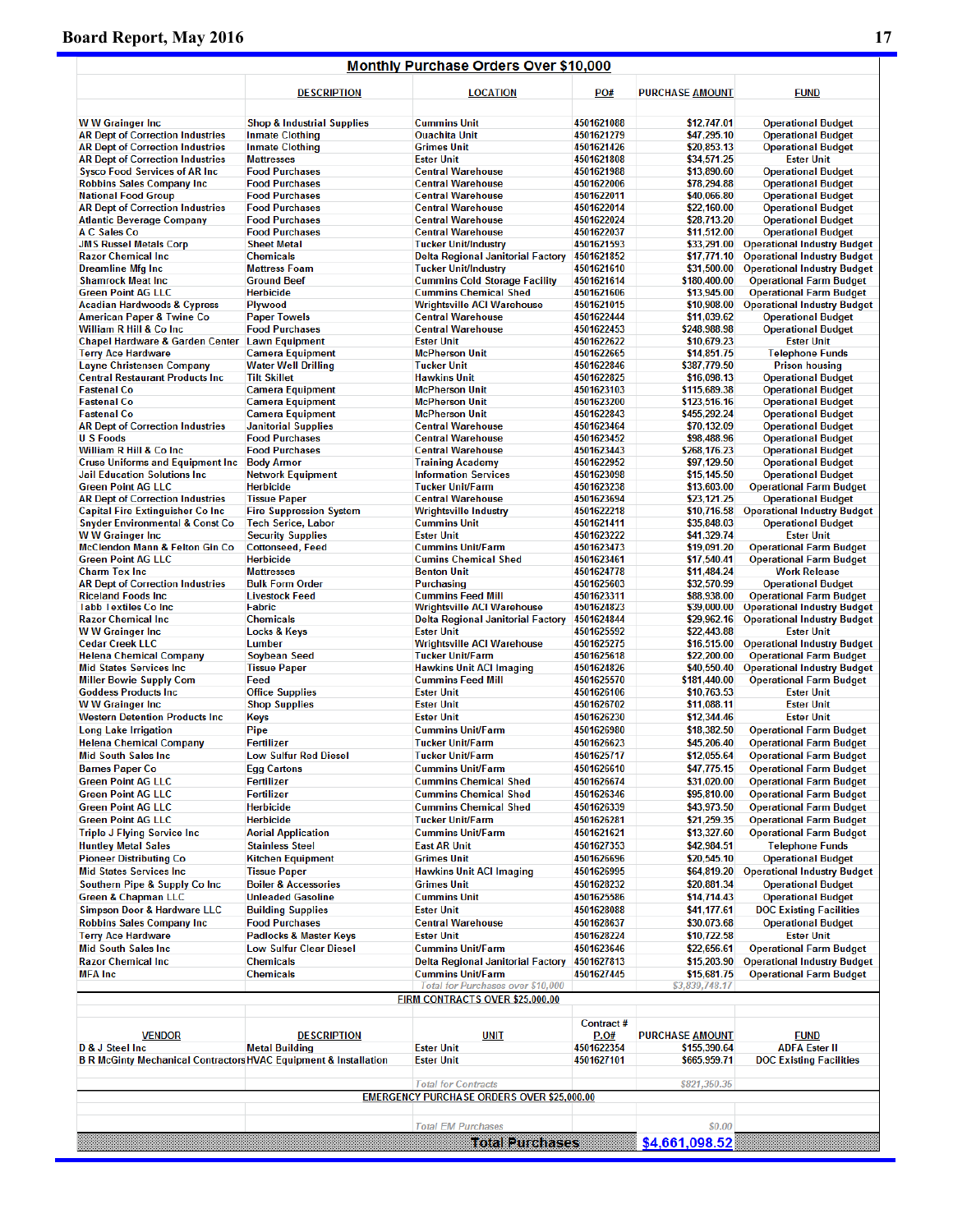| <b>Arkansas Department of Correction</b>           |                  |              |                     |  |  |  |  |  |
|----------------------------------------------------|------------------|--------------|---------------------|--|--|--|--|--|
| <b>Vacancies, Hires and Terminations</b>           |                  |              |                     |  |  |  |  |  |
| <b>May 2016</b>                                    |                  |              |                     |  |  |  |  |  |
| <b>UNIT</b>                                        | <b>VACANCIES</b> | <b>HIRES</b> | <b>TERMINATIONS</b> |  |  |  |  |  |
|                                                    |                  |              |                     |  |  |  |  |  |
| <b>BENTON (CR05)</b>                               | 7                | 3            | 4                   |  |  |  |  |  |
| CENTRAL OFFICE (CR01, CR02, CR08 &<br><b>CR22)</b> | 22               | 2            | 4                   |  |  |  |  |  |
| <b>CHAPLAINCY</b>                                  | 4                | 0            | 1                   |  |  |  |  |  |
| <b>CONSTRUCTION (CR04)</b>                         | 12               | 2            | 2                   |  |  |  |  |  |
| <b>CUMMINS (CR09)</b>                              | 86               | 6            | 7                   |  |  |  |  |  |
| <b>DELTA (CR10)</b>                                | 7                | 6            | 1                   |  |  |  |  |  |
| <b>EAST ARKANSAS (CR12)</b>                        | 46               | 17           | 10                  |  |  |  |  |  |
| <b>ESTER (CR11)</b>                                | 18               | 0            | 2                   |  |  |  |  |  |
| FARM (CR29)                                        | 8                | 0            | 0                   |  |  |  |  |  |
| <b>GRIMES (CR27)</b>                               | 9                | 12           | 5                   |  |  |  |  |  |
| <b>INDUSTRY (CR07)</b>                             | 13               | 1            | 0                   |  |  |  |  |  |
| <b>MAXIMUM SECURITY (CR14)</b>                     | 32               | 11           | 2                   |  |  |  |  |  |
| <b>MCPHERSON (CR28)</b>                            | 19               | 7            | 2                   |  |  |  |  |  |
| <b>MENTAL HEALTH</b>                               | 24               | 0            | 0                   |  |  |  |  |  |
| <b>MISS COUNTY (CR15)</b>                          | 2                | 0            | 1                   |  |  |  |  |  |
| <b>NORTH CENTRAL (CR16)</b>                        | 3                | 1            | 0                   |  |  |  |  |  |
| <b>NORTHWEST ARK (CR17)</b>                        | 2                | 0            | 1                   |  |  |  |  |  |
| <b>OUACHITA RIVER (CR30)</b>                       | 49               | 11           | 6                   |  |  |  |  |  |
| PINE BLUFF (CR20)                                  | 3                | 0            | 1                   |  |  |  |  |  |
| RANDAL L. WILLIAMS (CR13)                          | 4                | 0            | 2                   |  |  |  |  |  |
| <b>TEXARKANA (CR21)</b>                            | 0                | 0            | 0                   |  |  |  |  |  |
| <b>TRANSPORTATION (CR32)</b>                       | 1                | 1            | 0                   |  |  |  |  |  |
| <b>TUCKER BOOTCAMP (CR33)</b>                      | 5                | 2            | 2                   |  |  |  |  |  |
| <b>TUCKER (CR23)</b>                               | 33               | 4            | 6                   |  |  |  |  |  |
| <b>VARNER (CR24)</b>                               | 43               | 11           | 3                   |  |  |  |  |  |
| <b>VARNER SUPER MAX (CR31)</b>                     | 46               | 1            | 3                   |  |  |  |  |  |
| <b>WRIGHTSVILLE (CR25)/HAWKINS(CR06)</b>           | 20               | 13           | 1                   |  |  |  |  |  |
| <b>TOTAL</b>                                       | 518              | 111          | 66                  |  |  |  |  |  |